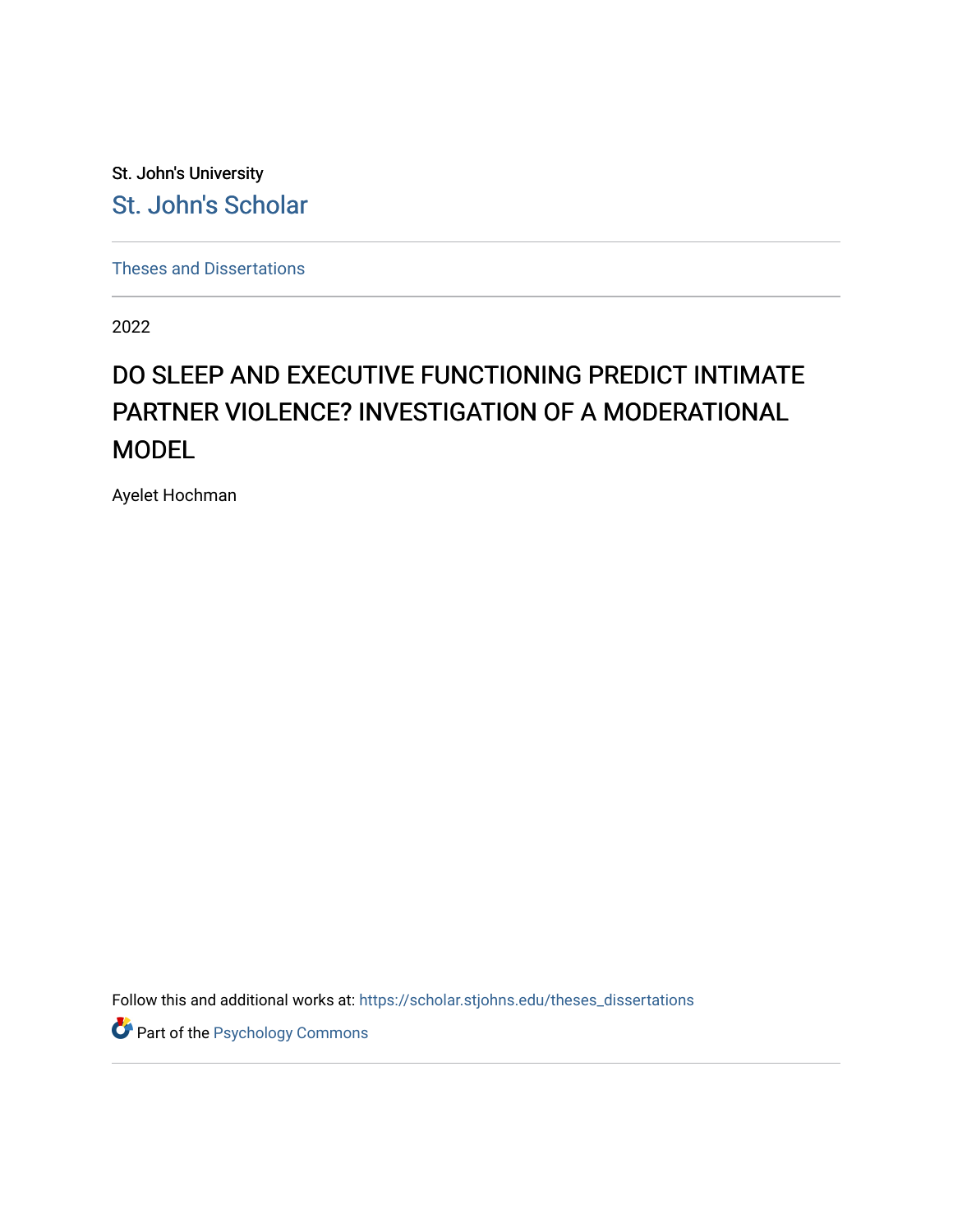## DO SLEEP AND EXECUTIVE FUNCTIONING PREDICT INTIMATE PARTNER VIOLENCE? INVESTIGATION OF A MODERATIONAL MODEL

A thesis submitted in partial fulfillment of the requirements for the degree of

#### MASTER OF ARTS

to the faculty of the

#### DEPARTMENT OF PSYCHOLOGY

of

# ST. JOHN'S COLLEGE OF LIBERAL ARTS AND SCIENCES

at

ST. JOHN'S UNIVERSITY

New York

by

 $\mathcal{L}_\text{max}$  , and the contribution of the contribution of  $\mathcal{L}_\text{max}$  , and the contribution of  $\mathcal{L}_\text{max}$ 

Ayelet Hochman

Date Submitted Date Approved

Ayelet Hochman Andrea Bergman, Ph.D.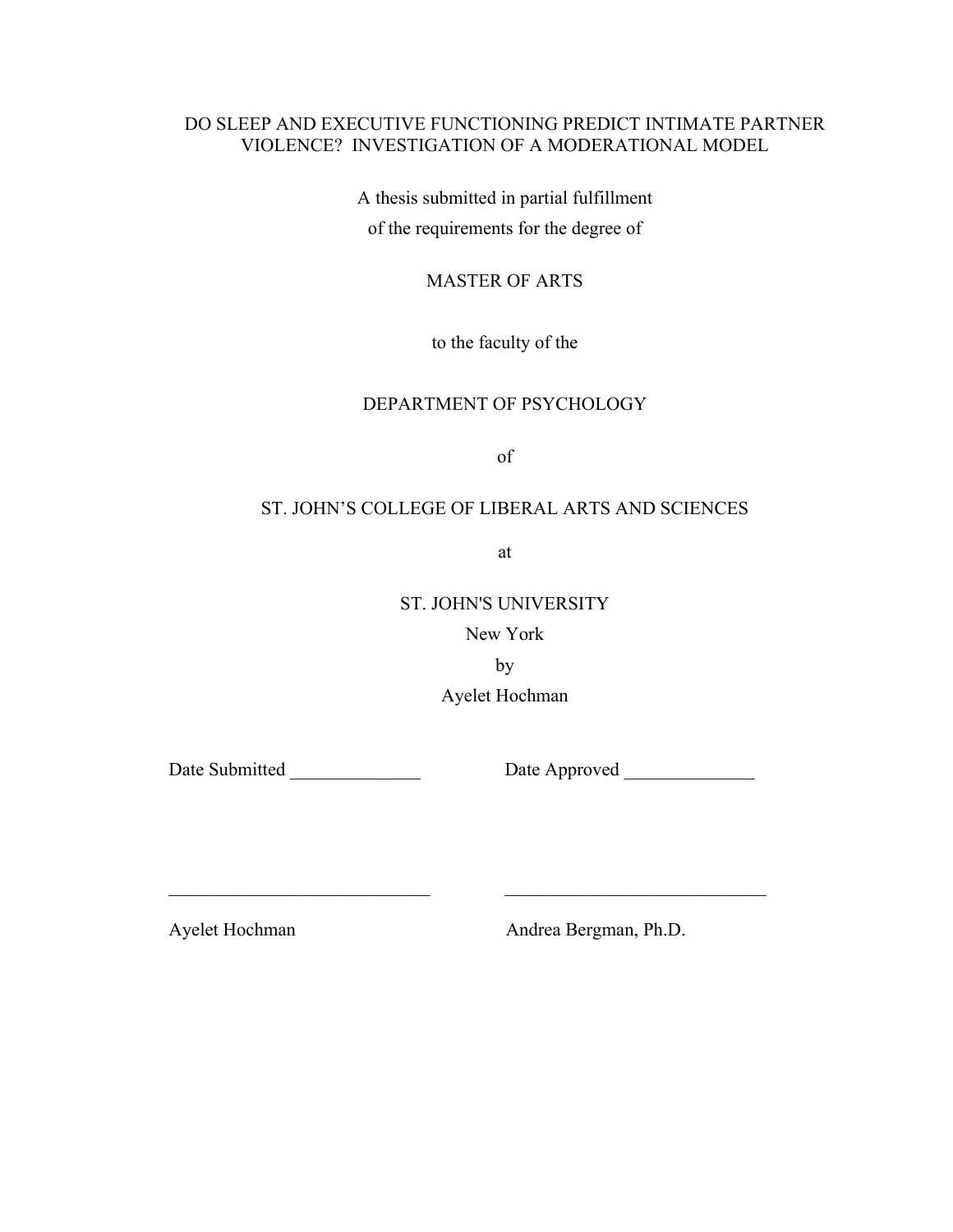**© Copyright by Ayelet Hochman 2022**

**All Rights Reserved**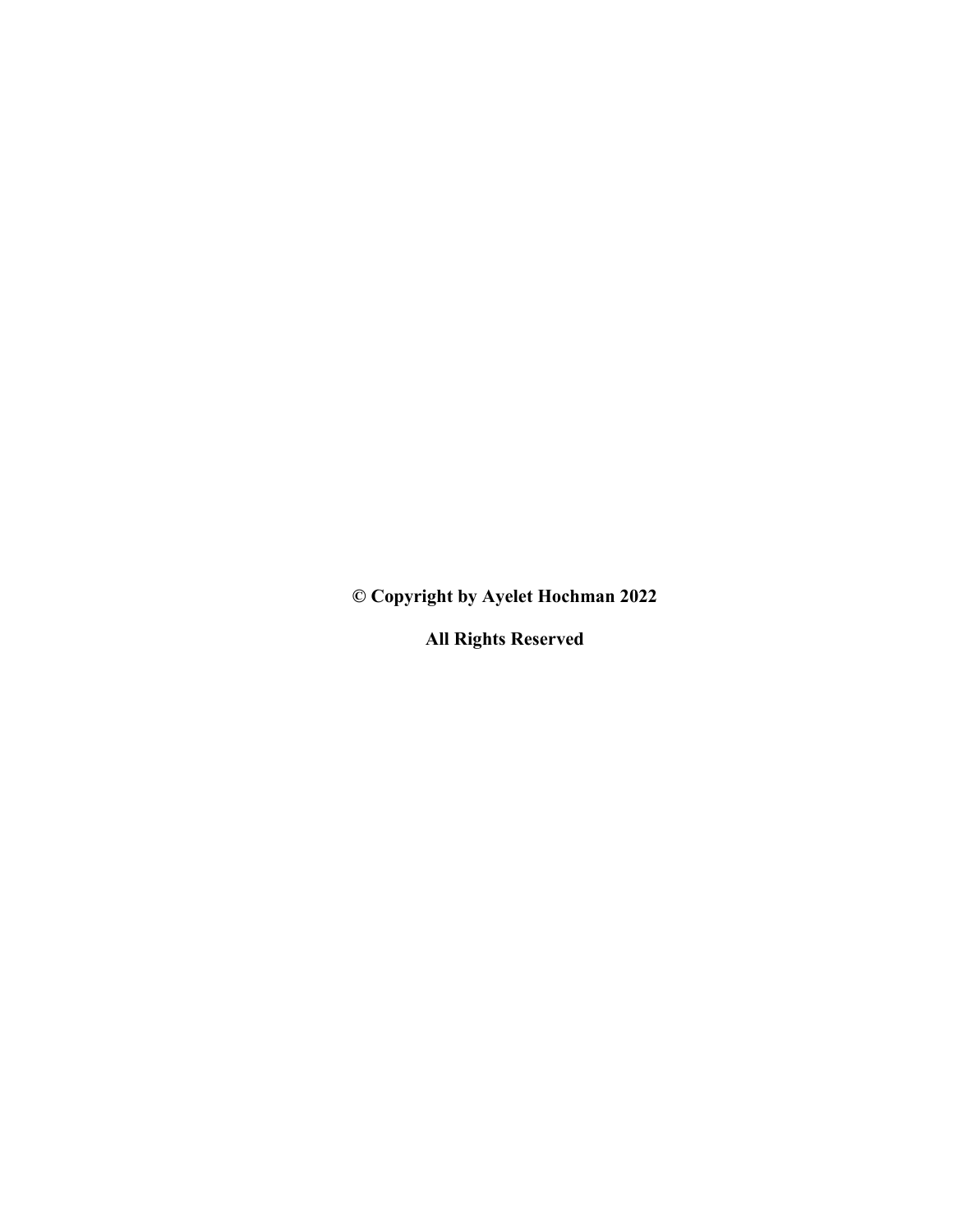#### **ABSTRACT**

### DO SLEEP AND EXECUTIVE FUNCTIONING PREDICT INTIMATE PARTNER VIOLENCE? INVESTIGATION OF A MODERATIONAL MODEL

#### Ayelet Hochman

This study assessed if sleep and the executive function (EF) of response inhibition interact to predict intimate partner violence (IPV) perpetration in emerging adults. This study conducted a secondary data analysis on a sample of college students in romantic relationships who completed a series of EF tasks and self-report measures on emotional and relationship functioning. This study analyzed data from 86 college students (81% female) between the ages of 18-23. Moderational models were tested to evaluate whether deficits in response inhibition and sleep problems interact to predict IPV perpetration. Perpetration of any IPV, only minor forms of IPV, and only severe forms of IPV were evaluated in three separate models. Interaction terms were not significant at the 0.05 level after bias-corrected bootstrapping. These results may point to other EFs as more important risk factors in the perpetration of IPV.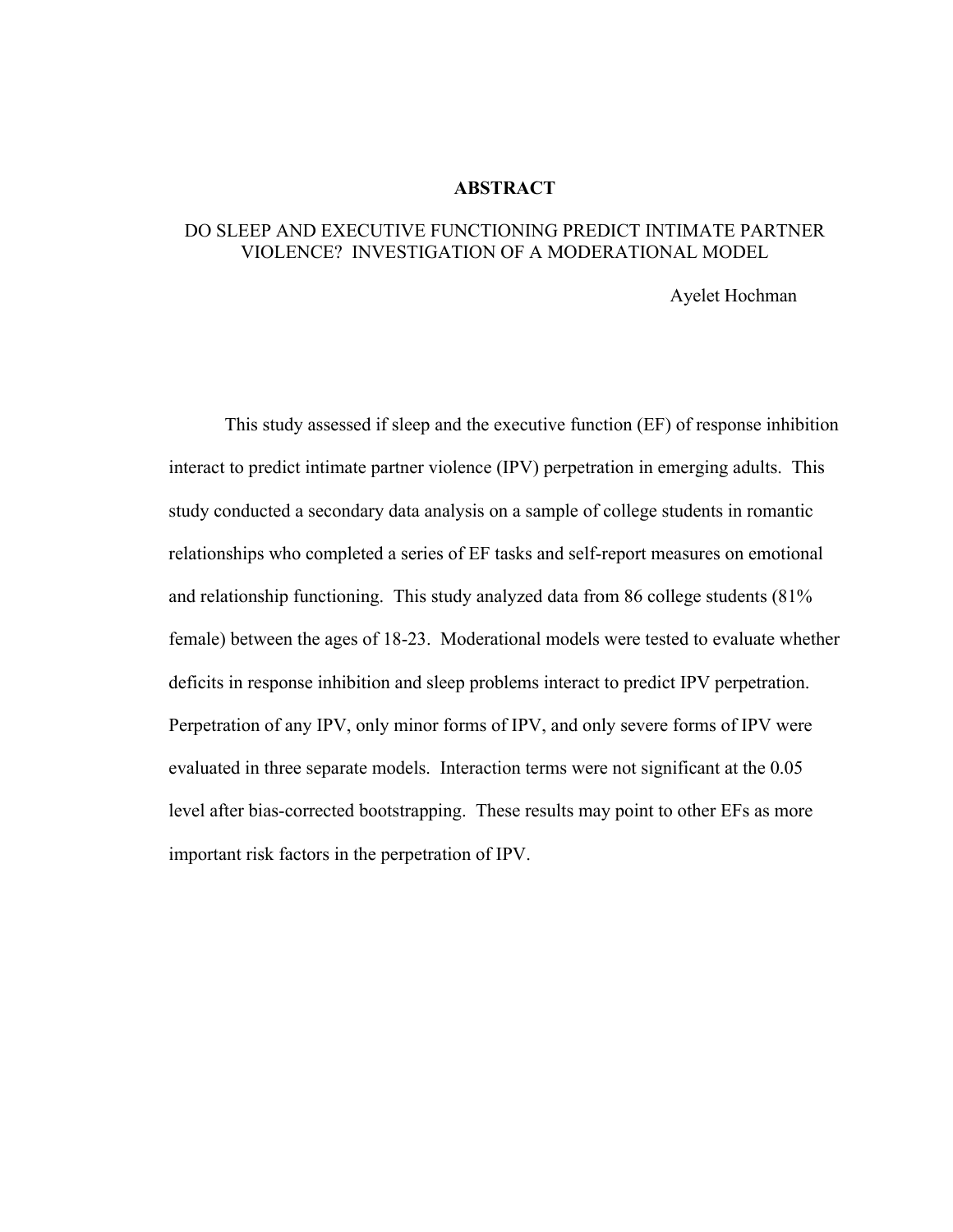# **TABLE OF CONTENTS**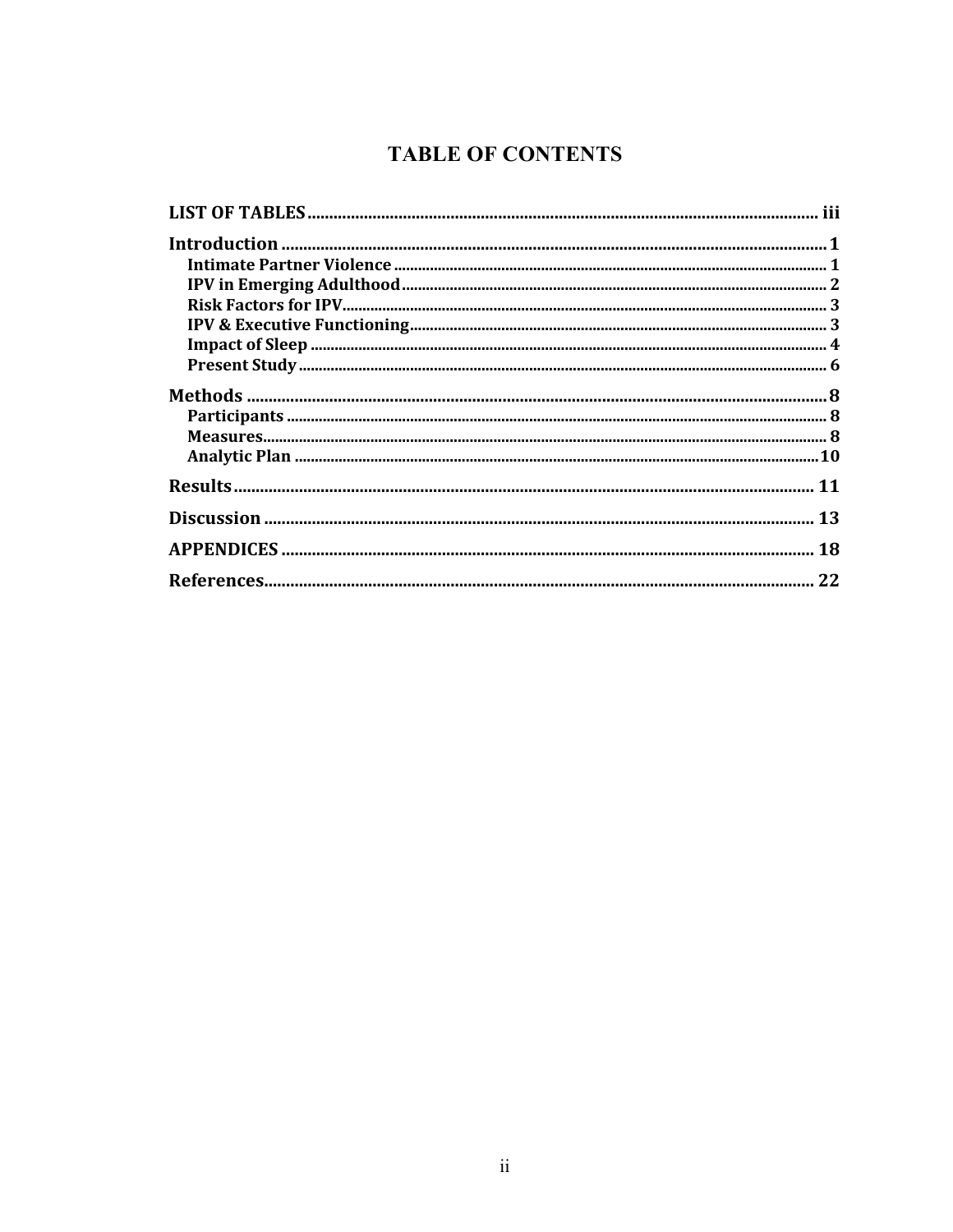# **LIST OF TABLES**

| Table 1: Spearman Correlations for Response Inhibition, Forms of IPV, and Sleep         |
|-----------------------------------------------------------------------------------------|
|                                                                                         |
| Table 2: Effects of Response Inhibition and Sleep on Frequency of Any Intimate Partner  |
|                                                                                         |
| Table 3: Effects of Response Inhibition and Sleep on Frequency of Minor forms of        |
|                                                                                         |
| Table 4: Effects of Response Inhibition and Sleep on Frequency of Severe forms Intimate |
|                                                                                         |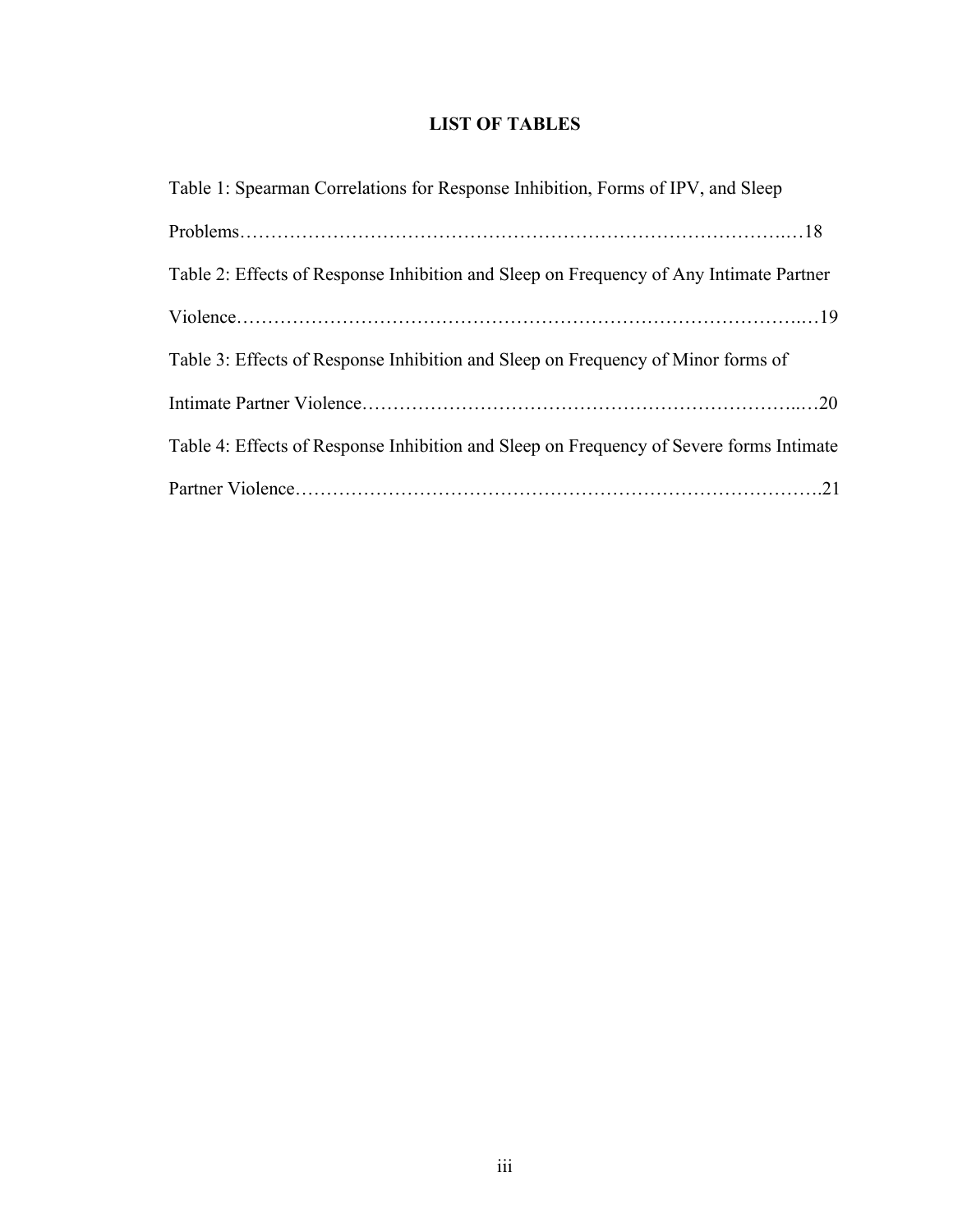#### **Introduction**

Intimate Partner Violence (IPV) is a significant public health concern that peaks in emerging adulthood (Johnson et al., 2015). Understanding the risk factors of IPV is crucial for early identification and prevention. Numerous contextual, developmental and relationship risk factors for IPV perpetration have been identified (Capaldi et al., 2012). Recent neuropsychological studies of IPV have revealed deficits in executive functioning (EF) as correlates of IPV perpetration (Humenik et al., 2020). This growing area of research may further elucidate the etiology of IPV perpetration. Sleep problems are independently linked with deficits in executive functioning (Ballesio et al., 2019) and increases in aggressive behaviors (Kamphuis et al., 2012). As sleep problems contribute to failures in executive functioning, and both sleep and EF are independently associated with aggression, studying their relation in emerging adults is imperative to understanding how they interact in predicting IPV to develop targeted preventative interventions.

#### **Intimate Partner Violence**

Intimate Partner Violence (IPV) includes both physical and sexual violence, as well as psychological aggression by a current or past romantic partner. Physical violence is the use of physical force to harm, injure or potentially kill the individual. Sexual violence is the attempted or committed sexual act of one partner towards a nonconsenting victim. Finally, psychological aggression is the use of communication to emotionally harm or exert control over a victim (Breiding et al., 2015). Physical, sexual, and psychological aggression will be the focus of this study.

The World Health Organization (WHO) aggregated numerous studies on prevalence of IPV and its consequences in populations worldwide. It estimates a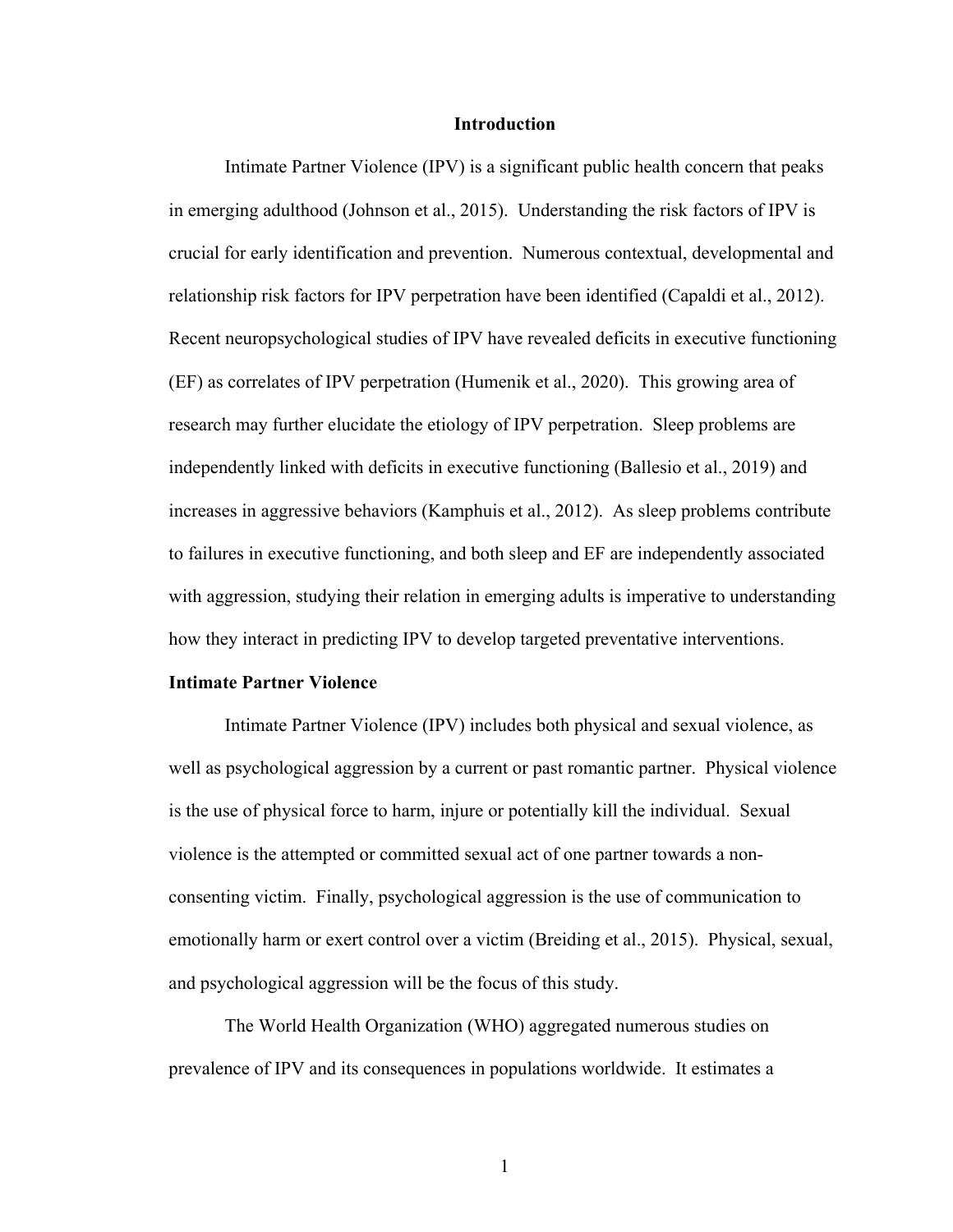weighted mean of 37% lifetime prevalence of any type of IPV, 26.4% for physical abuse, 18.1% for sexual abuse, and 21.9 % for psychological abuse. The studies also evaluated numerous adverse health and mental health consequences in victims of IPV (World Health Organization, 2017). A systematic review found that negative health consequences for IPV victims include hormonal, inflammatory, and psychological abnormalities. Some of these abnormalities may contribute to poor medical outcomes such as cardiovascular disease, acceleration of HIV-progression and PTSD that persist years after IPV is perpetrated (Yim & Kofman, 2019). Furthermore, a recent Canadian study found that intimate partner aggression at ages 26-34 was associated with a range of negative outcomes at ages 35-45 for both victims and perpetrators (Simmons et al., 2018). These high rates of IPV and associated outcomes beg the need for greater understanding and targets for prevention and intervention.

#### **IPV in Emerging Adulthood**

Late adolescence and young adulthood are considered to be periods of increased risk for IPV (Capaldi et al., 2012). With increases in IPV perpetration beginning in lateteen years, the peak of IPV perpetration was found to be as early as 18 years of age in one study (Goodnight et al., 2017), others have found this peak to occur at the age of 20 (Johnson et al., 2015). Rates of IPV perpetration were found to be higher in females than males during emerging adulthood, however as age increased the gender gap narrowed (Johnson et al., 2015). The World Health Organization's aggregation of studies assessing young adults found weighted means for the lifetime prevalence of IPV subtypes to be 26.7% for physical abuse, 18.2% for sexual abuse, and 24.7% for psychological abuse (World Health Organization, 2017). Researchers have also investigated the nature of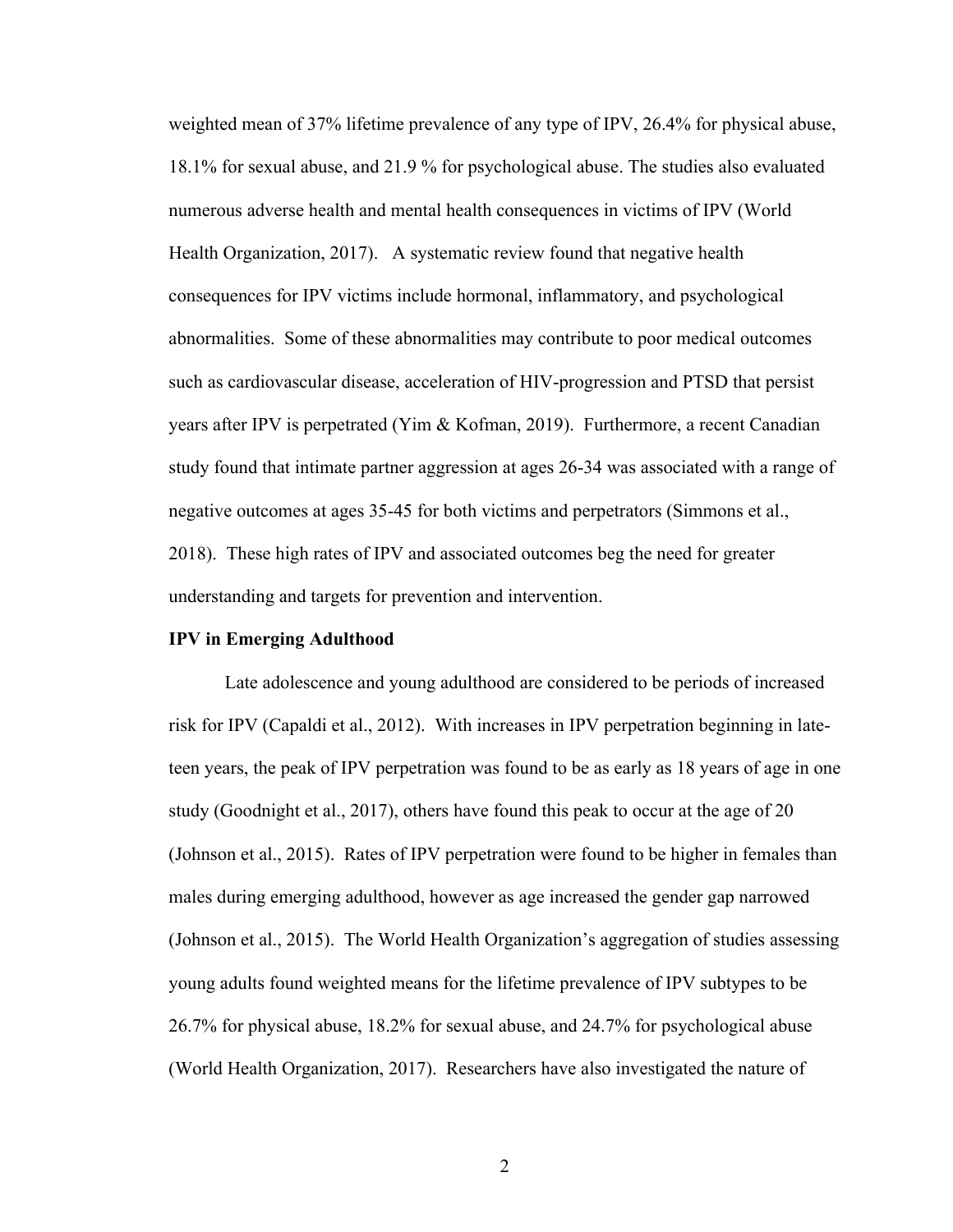relationships in emerging adulthood as important for understanding the context of IPV. As IPV tends to be chronic and recurring in nature, with high rates of re-victimization for individuals who have previously been victims of IPV (Dardis et al., 2018), it is important to understand emerging adulthood as critical period of early IPV victimization and a target for intervention.

#### **Risk Factors for IPV**

Investigation of IPV etiology has revealed risk factors in several domains. Risk factors for IPV include demographic, contextual, social, and mental health factors (Capaldi et al., 2012). Individuals of younger age, of lower socio-economic status, with exposure to violence, who are socially isolated, with depression, and demonstrate antisocial behavior are at greater risk for IPV perpetration (Capaldi et al., 2012). Similar risk factors for IPV perpetration are found in adolescent and young adult populations **(**Jennings et al., 2017; Renner & Whitney, 2012).

#### **IPV & Executive Functioning**

A new area of interest is understanding IPV through a neuropsychological framework. Executive functions (EFs) are a set of higher-level neurocognitive abilities that control lower level processes, enabling individuals to perform goal-directed behavior. These skills include response inhibition, interference control, working memory updating, and set shifting. EFs allow the individual to selectively attend to relevant stimuli and ignore irrelevant stimuli, maintain relevant information in working memory and update this information as new relevant stimuli are processed, and perform goaldirected behaviors while inhibiting irrelevant responses (Friedman & Miyake, 2017). Recent understanding of EFs has identified response inhibition as common factor, shared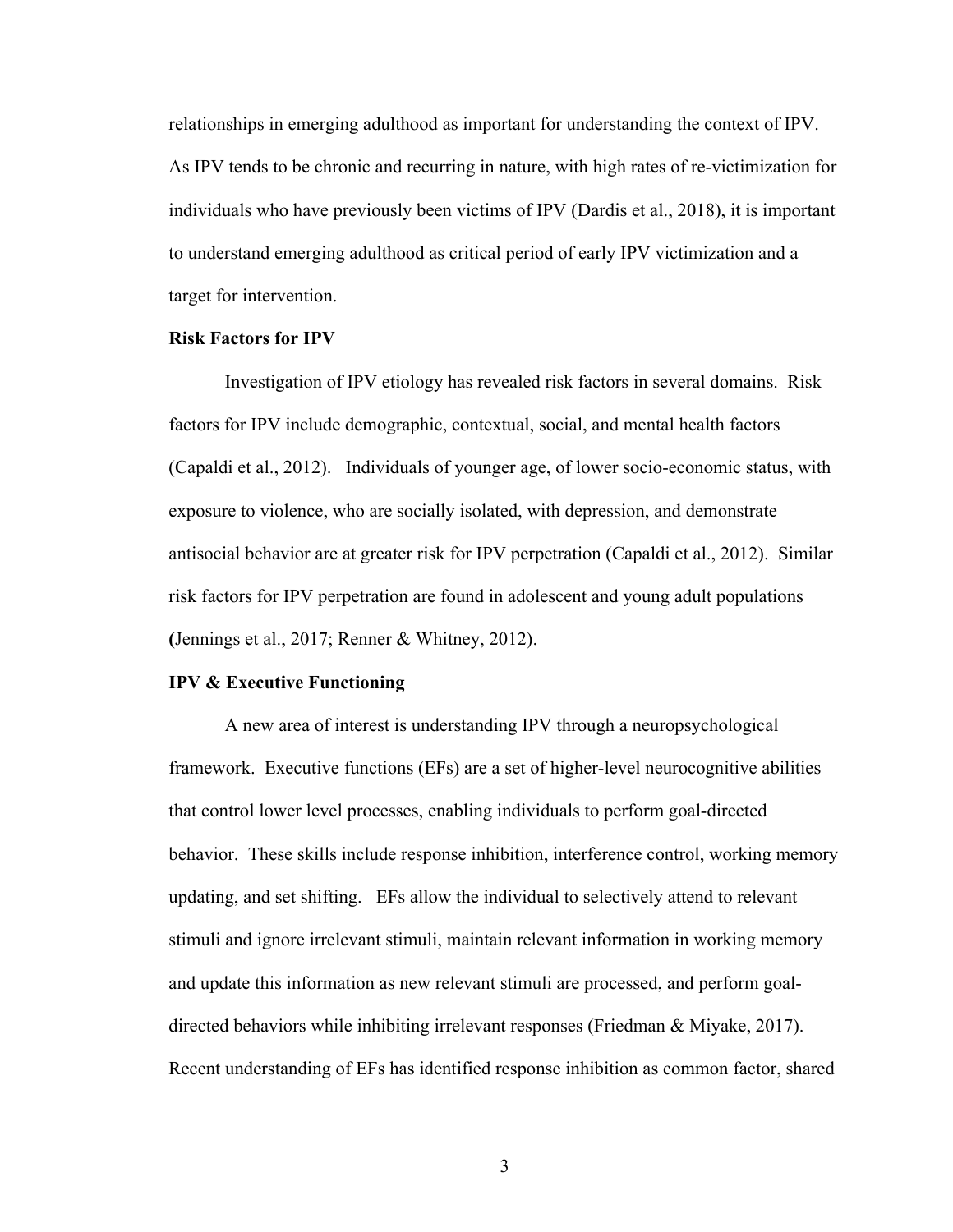amongst different executive functions. The ability to maintain task goals and inbihit taskirrelevant information is identified across the variety of EFs, indicating that inhibition is central to broad executive functioning (Miyake & Friedman, 2012). Individuals with EF dysfunction may have greater difficulty problem-solving in complex social situations (Zelazo, 2020). Self-regulation and the ability to inhibit responses is implicated in the perpetration of IPV (Finkel et al., 2009). As EF dysfunction is implicated in difficulty inhibiting responses, it proves an important area of study in understanding the perpetration of aggression and IPV.

Prior research has linked deficits in executive functioning to aggression and antisocial behavior broadly (Morgan & Lilienfeld, 2000; Ogilvie et al., 2011). A growing body of research has indicated that neuropsychological impairments are associated with IPV perpetration (Bueso-Izquierdo et al., 2015; Pinto et al., 2010). IPV perpetration has been linked with deficits in EFs, including cognitive flexibility (Romero-Martínez et al., 2019), inhibition (Cohen et al., 2003; Schafer & Fals-Stewart, 1997), and decisionmaking (Easton et al., 2008; Humenik et al., 2020; Romero-Martínez et al., 2019). Studies that accounted for brain injury and substance use found that verbal abilities, memory, impulsivity and cognitive flexibility were linked with IPV perpetration (Bueso-Izquierdo et al., 2015).

#### **Impact of Sleep**

Sleep is implicated in healthy EF throughout the lifespan (children: Maski & Kothare, 2013, adolescents: Anderson et al., 2009, adults: Kaur et al., 2019) Some studies have highlighted the negative effects of sleep deprivation on cognitive functioning (Drummond et al., 2006; Ratcliff & Van Dongen, 2009). Specifically, poor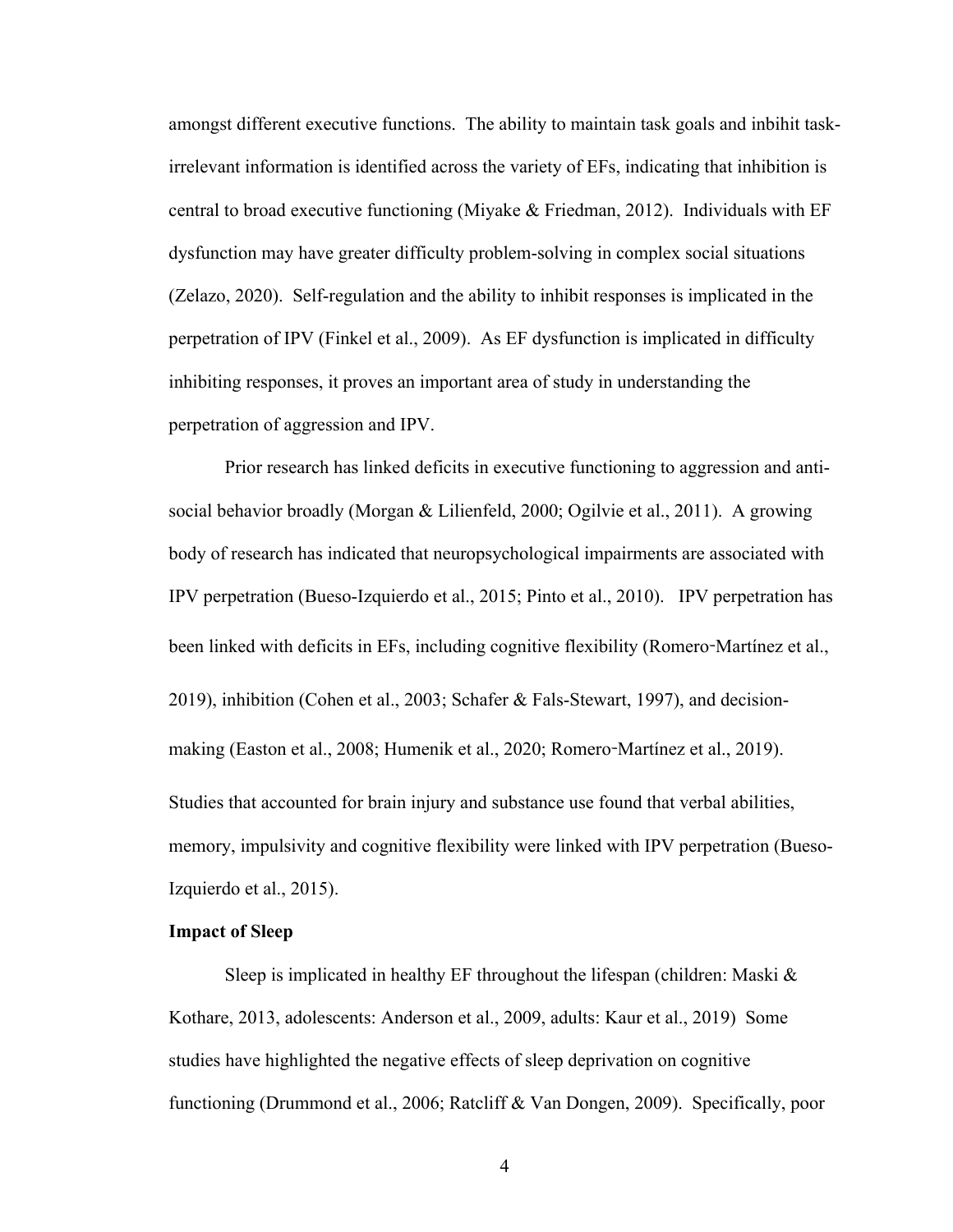sleep or extended periods of wakefulness are associated with difficulties in attention, language, decision-making, memory, and response inhibition (Muzur et al., 2002; Ratcliff & Van Dongen, 2009). Young adults, specifically college students, have high rates of poor sleep (Lund et al., 2010). Wilckens et al. (2014) found that higher sleep continuity was associated with better cognitive functioning throughout the lifespan, and specifically in young adults (20-23) it was associated with better working memory and inhibitory control.

Poor sleep is associated with increased aggression in both children and adults (Kamphuis et al., 2012). Prior studies in forensic inpatient populations found that poor sleep quality and insomnia predicted self-reported impulsivity and aggression, clinicianrated hostility, and aggressive incidents (Kamphuis et al., 2014). In a non-clinical sample, self-reported sleep disturbance was associated with increased hostility (Granö et al., 2008). An experimental assessment of participants' frustration tolerance following a period of sleep deprivation found that sleep-deprived participants demonstrated increased outward expression of aggressive responses and a decreased ability to inhibit impulsive responses to frustration (Kahn-Greene et al., 2006). Case studies (Kamphuis et al., 2012) as well as a study in substance-using adolescent males, suggest that treatment of sleep problems are associated with decreased aggression (Haynes et al., 2006). The association between poor sleep and aggression is similarly found in emerging adults. In a sample of emerging adult males, shorter sleep duration predicted verbal aggression and anger (Randler & Vollmer, 2013)

Notably, poor sleep is implicated in relationship aggression. Female victims of domestic violence reported increased abuse from their partners' after a night of poor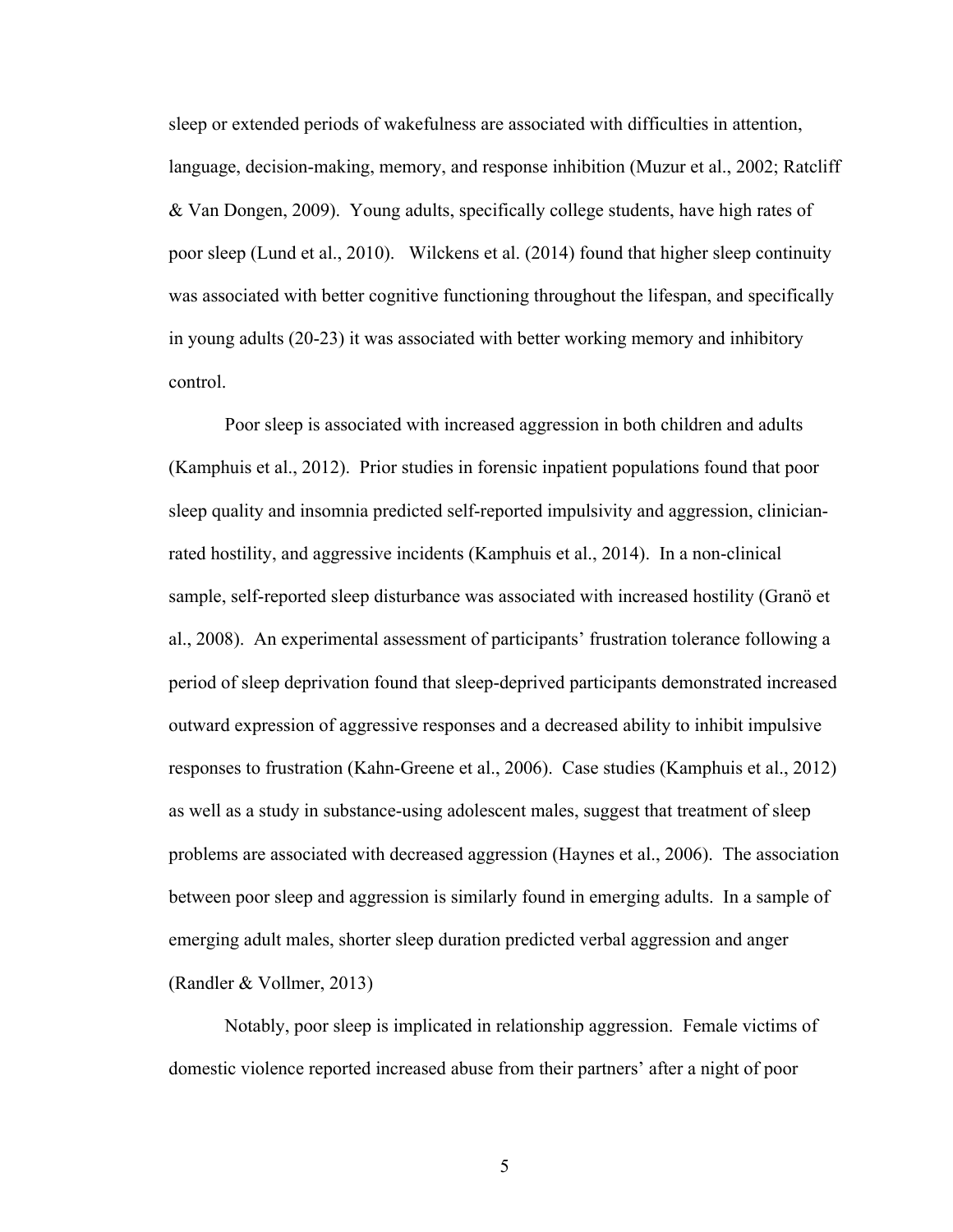sleep (Hoshino et al., 2009). This phenomenon is similarly found in emerging adults. Female college students in dating relationships who had less sleep engaged in more frequent physical aggression towards their romantic partners (Keller et al., 2014). In a study of married individuals, they found that self-reported poor sleep, mediated by lower self-reported self-control, was associated with increased physical and psychological aggression (Keller et al., 2019). This study demonstrates the relation between sleep and self-regulatory mechanisms in the perpetration of IPV in married individuals. It demonstrates that only when sleep problems are accompanied by deficits in self-regulatory mechanism do they result in increased IPV. However, Keller et al. (2019) did not evaluate the incremental effects that sleep problems may have on selfregulatory resources in predicting the perpetration of IPV. Furthermore, these authors relied on self-report data rather than objective neuropsychological measures of response inhibition. Thus, the current study aims to evaluate sleep as a moderator between the relation of EF deficits on IPV perpetration.

#### **Present Study**

To better understand the risk for IPV, this study examined relation of sleep problems and EF in predicting emerging adults' IPV perpetration. This study hypothesized that sleep will moderate the effects of EF on IPV perpetration such that the effects of EF on IPV perpetration will be stronger for participants that have poorer sleep. College students' performance on a task of response inhibition, self-reported IPV perpetration, and self-reported sleep problems were analyzed.

This research may have implications for understanding the mechanism through which sleep and EF interact in IPV perpetration. Understanding this mechanism may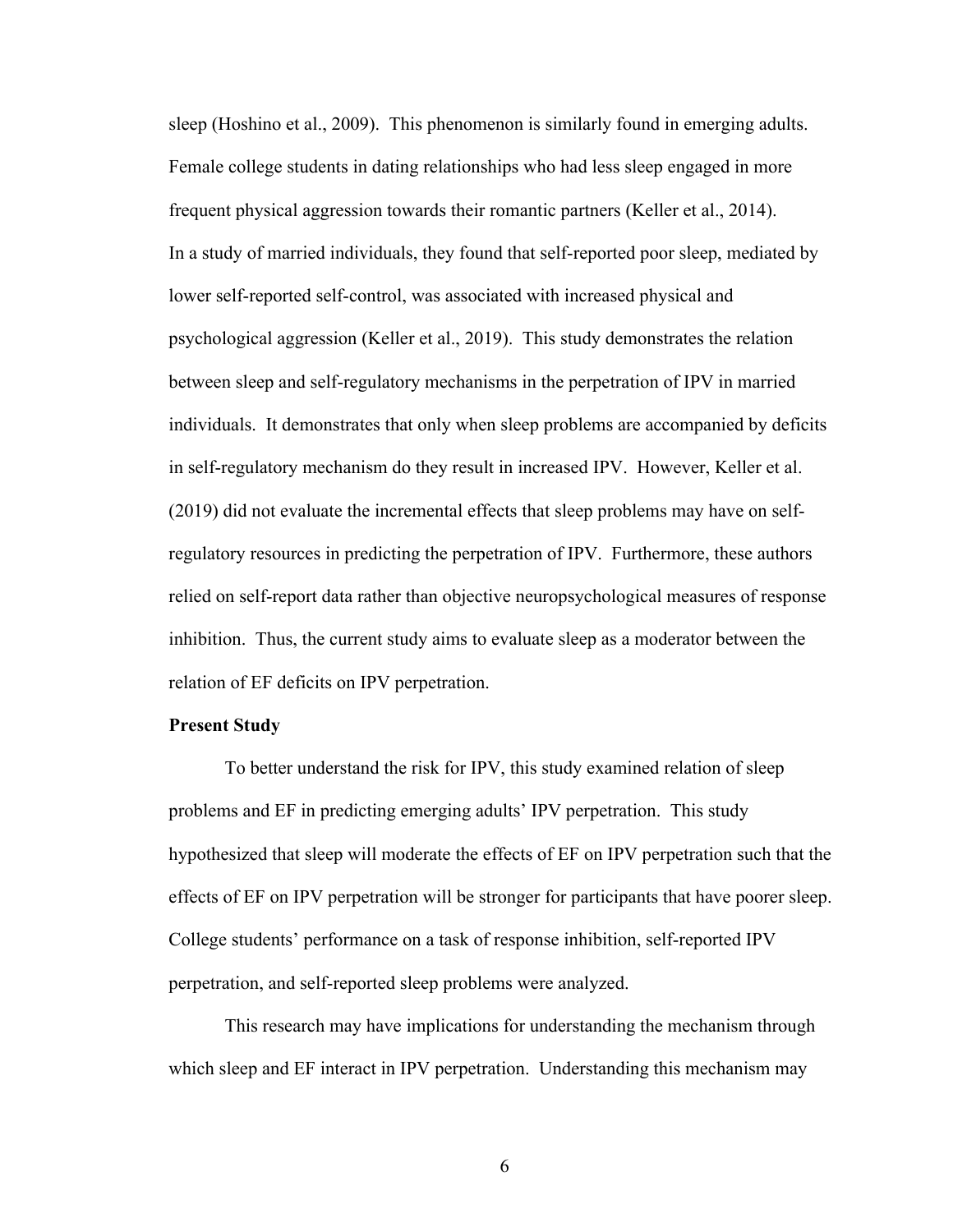promote early identification and prevention for those at risk for IPV. Prior studies have shown that interventions targeting improvements in sleep are associated with decreased aggression in children and adolescents at risk for aggression. Thus, identifying individuals with poor sleep who could be at risk for IPV might aid the development of targeted preventative interventions.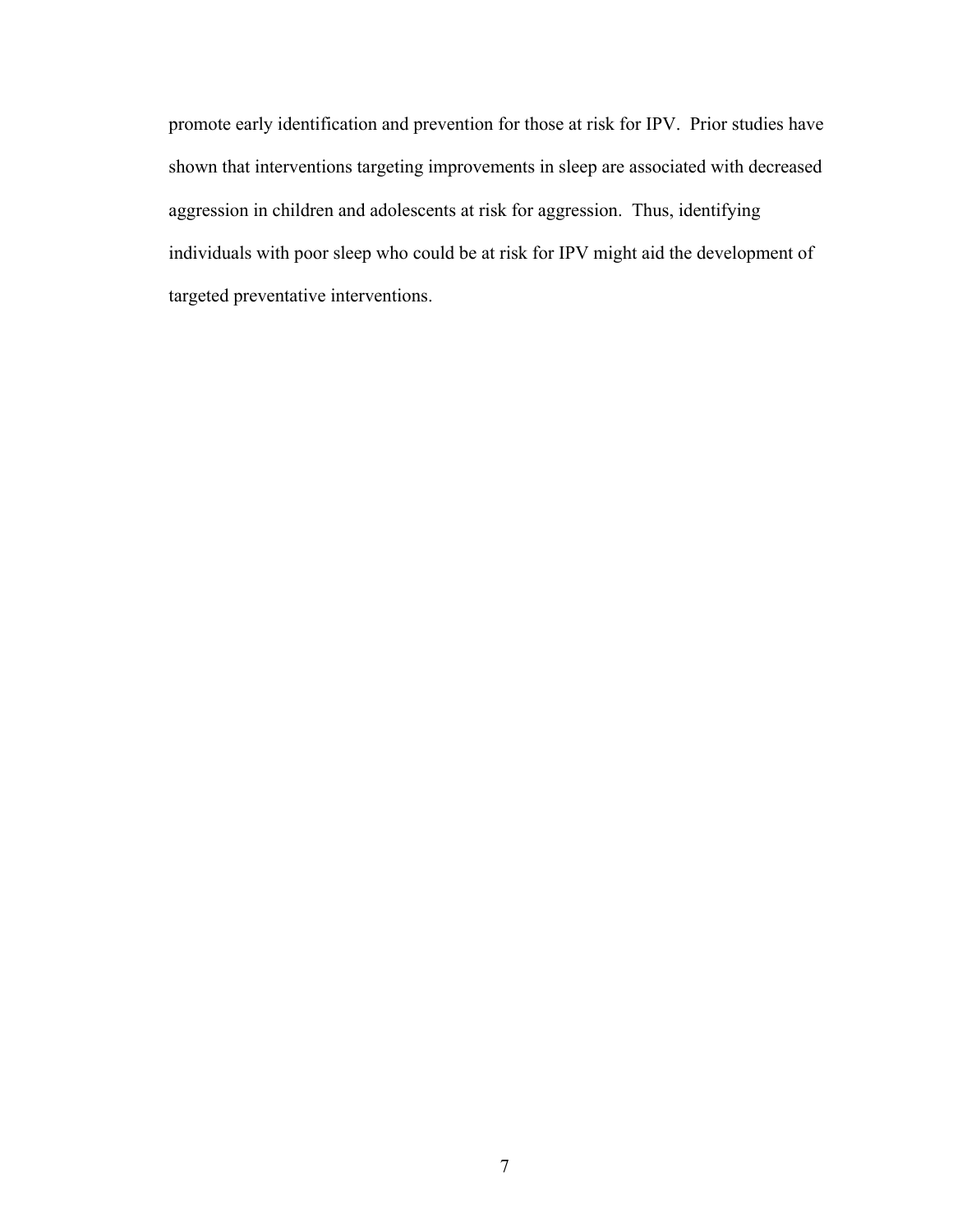#### **Methods**

#### **Participants**

Data analyzed in this study were collected from a larger study investigating executive functioning and relationship behavior. Undergraduate students in dating relationships at a private northeastern university were recruited for participation from the introductory psychology class participant pool. Participation involved a 1 ½-hour inperson meeting with a research assistant where the participant gave informed consent, completed a battery of EF tasks, and completed self-report questionnaires. Participants ages 18-23 who were administered the relevant self-report and EF tasks were included in current analyses (n=86).

The sample included 70 female and 16 male students. The average age was 19.26 (1.345) years old. Participants identified as Caucasian (40%), African-American (26%), Asian-American (22 %), American Indian or Alaska Native (2%), and 10% did not disclose. Seventeen percent of the participants identified as Spanish, Hispanic or Latino. Nearly half (48%) of the participants were freshmen, and the remaining participants nearly equally represented the other class years.

This secondary data analysis was approved by the St. John's University Institutional Review Board.

#### **Measures**

**Response Inhibition**. The color-word Stroop task was computer-administered using the Psychology Experiment Building Language (PEBL; Mueller & Piper, 2014) software system. This task involved the participant naming the color of the ink of a word in congruent (ink color and word were the same) and incongruent (ink color differed from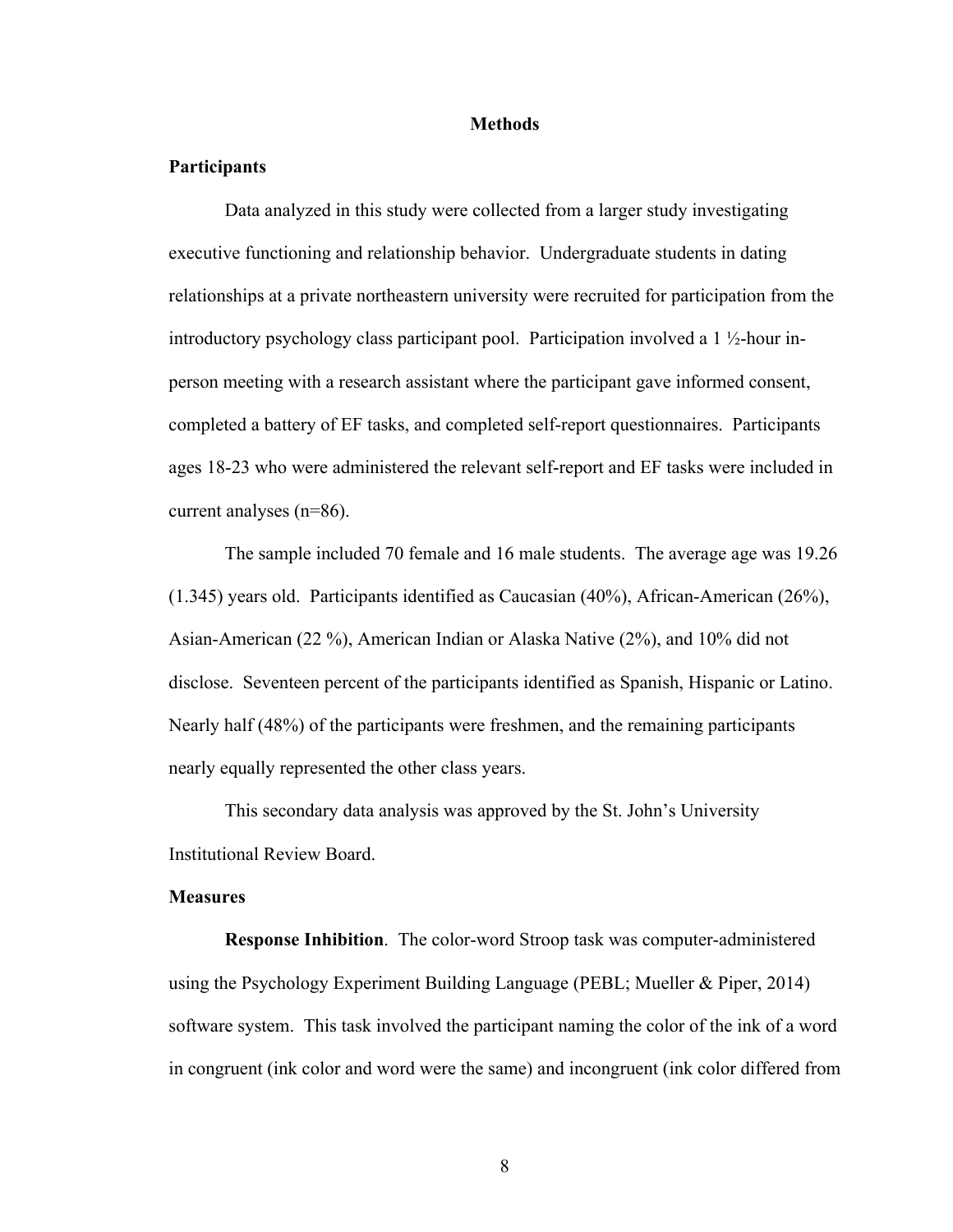the written word) conditions. Performance on this task was measured by mean difference between a participant's response time in the congruent and incongruent conditions across three blocks of trials. Higher scores signified poor response inhibition.

**Intimate Partner Violence.** IPV was assessed by the Conflict Tactics Scale-2 Short Form (CTS2S; Straus et al., 1996; Straus & Douglas, 2004), a 40-item self-report questionnaire asking the frequency of several physical and psychological aggressive behaviors in the context of an intimate relationship. Respondents are asked to rate the frequency of their own perpetration as well as victimization for each aggressive behavior on a scale from 0 (*never*) to 6 (*more than 20 times in the past year*). Participants' ratings for each item were converted to frequencies using the midpoint substitution method. Frequencies of respondent-perpetrated aggression scores were summed across various aggressive behaviors (e.g. pushing, kicking, yelling). Perpetration of any aggressive behaviors, only minor aggressive behaviors, and only severe aggressive behaviors, were summed separately and evaluated individually in this analysis.

The CTS2 consists of five subscales that have good internal consistency. The CTS2 Short Form (CTS2S) is an abbreviated version of the CTS2. The CTS2S demonstrates concurrent validity, with high correlation of subscales with the full CTS2. The CTS2 Short Form demonstrates good construct validity, as its subscales correlate with risk factors for IPV similarly to the full CTS2 (Straus et al., 1996; Straus & Douglas, 2004).

**Sleep**. The Pittsburgh Quality Sleep Index (PSQI; Buysse et al., 1989) is a selfreport 10-item questionnaire that assesses sleep quality and problems over a 1-month time period. The PSQI yields 7 component scores and one global score. This analysis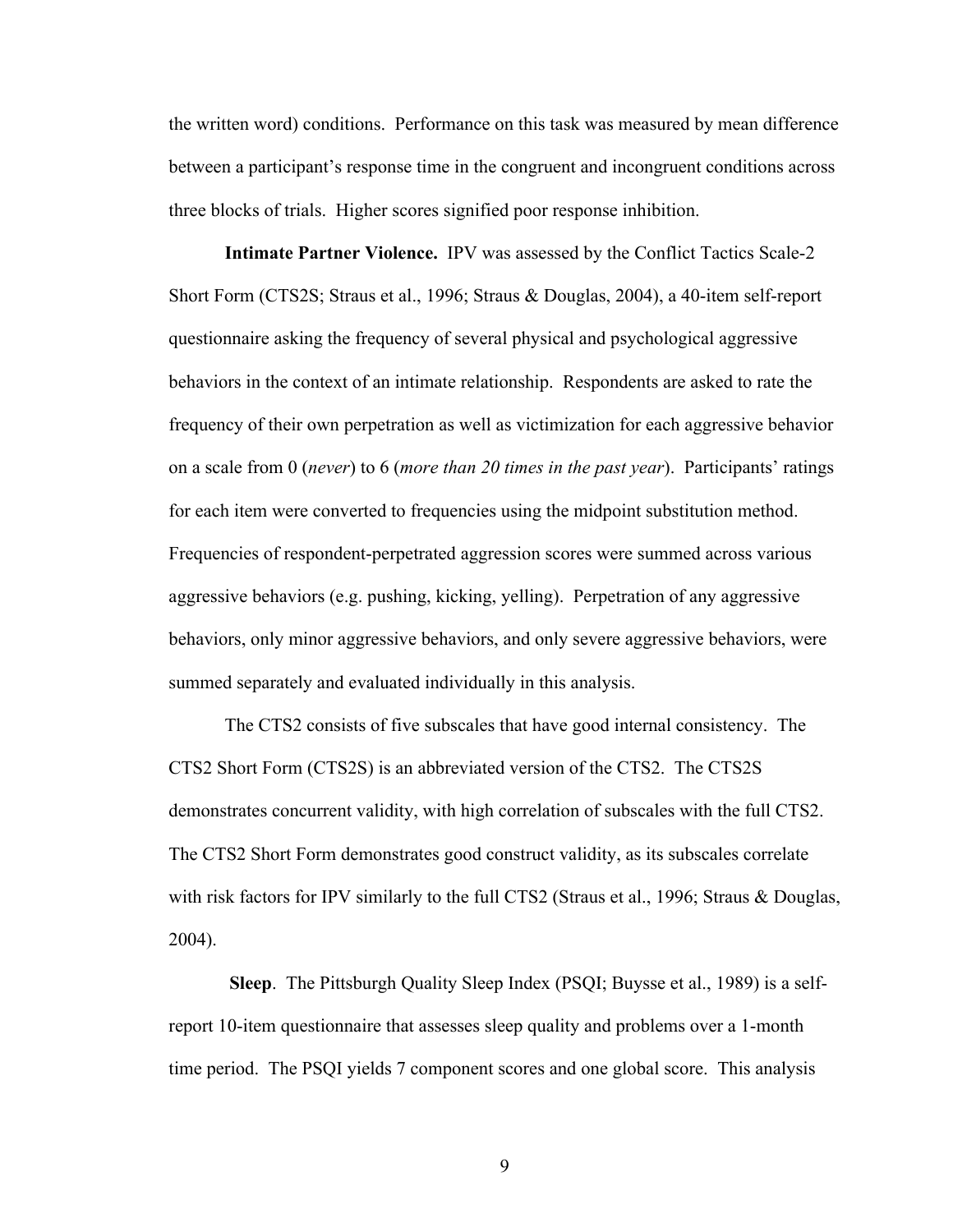used the PSQI global score as a measure of total sleep problems. Higher scores on this measure signified more problems with sleep. This measure demonstrated a high degree of internal consistency (Cronbach's  $\alpha$  = 0.83) and test-retest reliability. It has acceptable validity, with the cutoff of a global PSQI providing diagnostic sensitivity of 89.6% and specificity of 86.5% in identifying poor sleepers.

#### **Analytic Plan**

For the purposes of these analyses, three moderational models were tested. The moderator of sleep problems on the relation between response inhibition and intimate partner aggression perpetration was evaluated separately with three dependent variables: 1) any aggression 2) only minor aggression, and 3) only severe aggression. These models were tested using hierarchical multiple regression in IBM SPSS. Three hierarchical multiple regression analyses were run, one for each dependent variable. In each regression analysis sleep problems and response inhibition were entered in step 1 as individual predictor variables. The interaction term (response inhibition by sleep problems) was entered in step 2 of each hierarchical multiple regression.

Coefficients were estimated using bias corrected accelerated bootstrapping (10,000 samples) with 95% confidence intervals and variables were mean-centered to facilitate interpretation of results. No missing data were found for variables in these analyses. No multivariate outliers, high influence points, or high leverage points were found.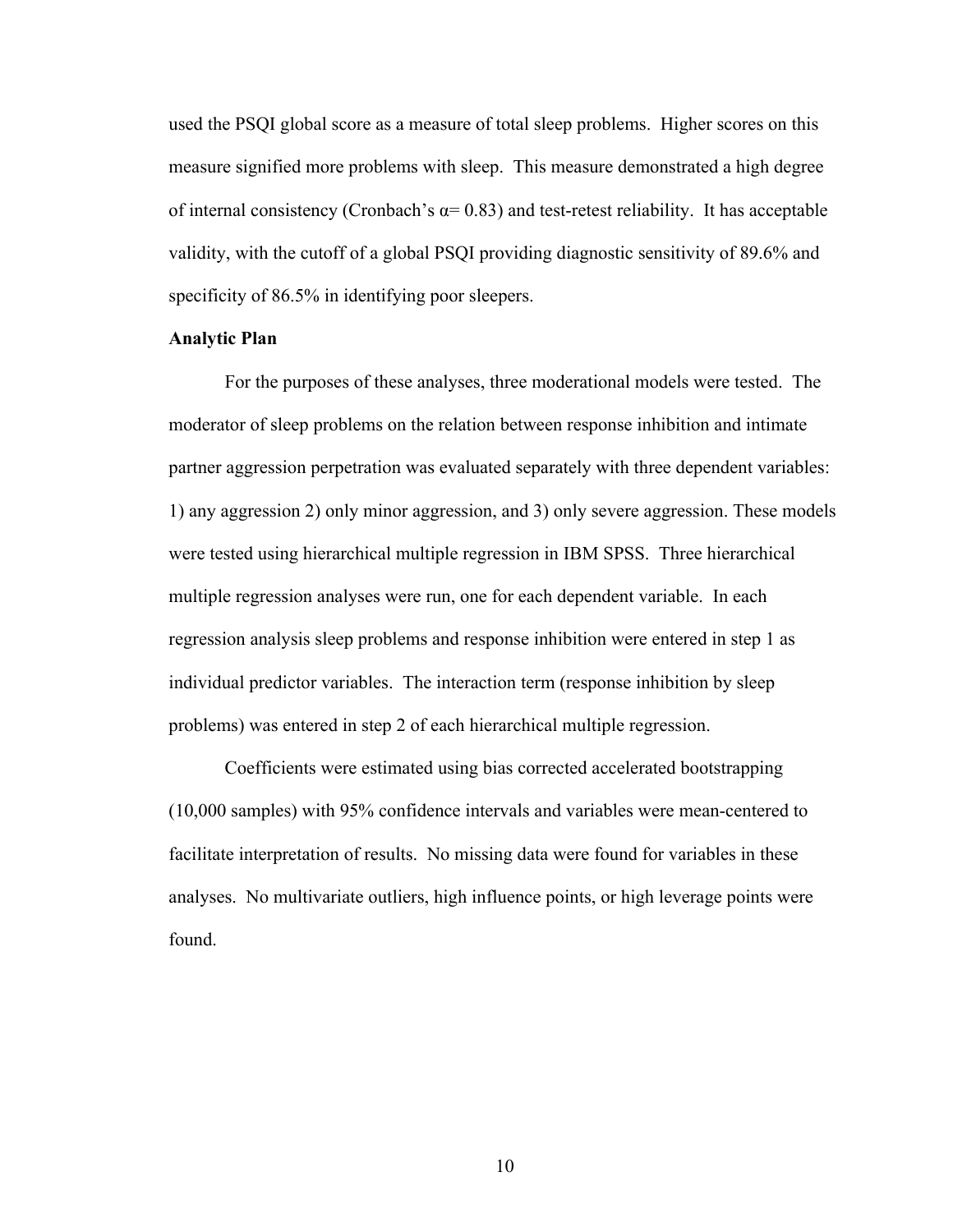#### **Results**

Relations between individual predictor and dependent variables were evaluated using Spearman's rank-order correlations (Table 1). Response inhibition positively correlated with any type of IPV ( $r_s = 0.247$ ,  $p < 0.05$ ), minor IPV ( $r_s = 0.234$ ,  $p < 0.05$ ), and severe IPV ( $r_s = 0.260$ ,  $p < 0.05$ ). The relations between sleep problems and IPV variables were nonsignificant.

Response inhibition, sleep problems, and their interaction were evaluated to predict frequency of intimate partner aggression using hierarchical multiple regression. Three hierarchical multiple regression analyses were conducted to test three different dependent variables: any type of intimate partner violence, only minor forms of violence, and only severe forms of violence.

The first hierarchical multiple regression examined response inhibition, sleep problems, and their interaction in predicting frequency of any type of violence. The full model (Step 2) was significant  $F(3,82) = 3.95$ ,  $p = 0.011$ ,  $R^2 = 0.126$ . However, the addition of the interaction term in Step 2 did not lead to a statistically significant increase in  $R^2$  at the 0.05 level ( $\Delta R^2 = 0.036$ ; *p* = 0.069). Individual predictors within the model were not significant at the 0.05 level in predicting intimate partner violence (Table 2). The interaction term was not significant at the 0.05 level.

The second hierarchical multiple regression examined response inhibition, sleep problems, and their interaction in predicting frequency of minor forms of aggression. The full model (Step 2) was significant  $F(3,82) = 4.177$ ,  $p = 0.008$ ,  $R^2 = 0.133$ . The addition of the interaction term in Step 2 led to a statistically significant increase in *R<sup>2</sup>*  $(\Delta R^2 = 0.047; p = 0.037)$  at the 0.05 level. Prior to bootstrapping, the interaction term of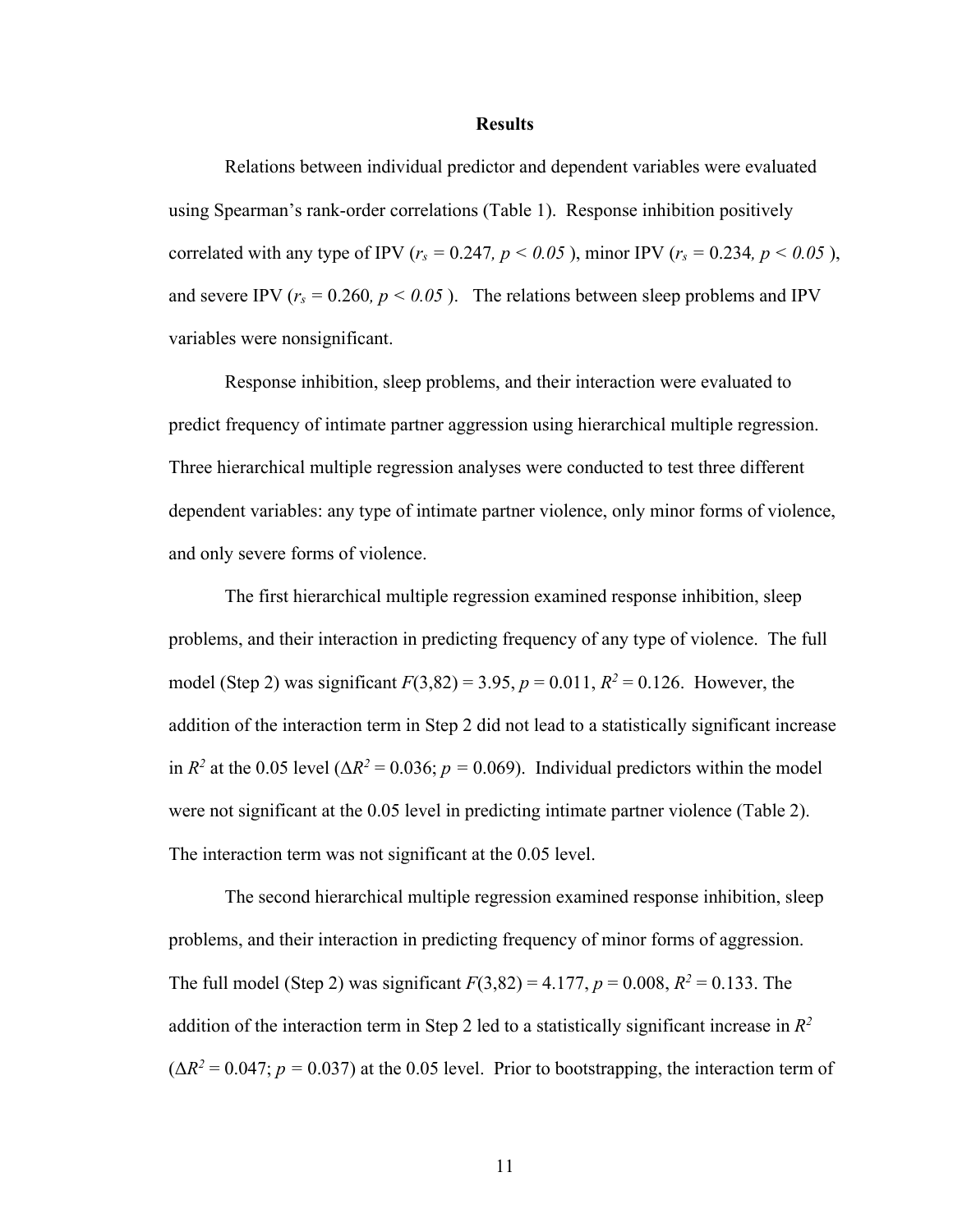response inhibition by sleep problems was significant at the 0.05 level ( $B = -0.032$ ,  $β = -1.032$ ) 0.248,  $p = 0.037$ ). However, after bias-corrected bootstrapping, the interaction term and individual predictors were not significant at the 0.05 level in predicting intimate partner violence (Table 3).

The third hierarchical regression tested predictors of severe forms of intimate partner violence. This full model (Step 2) of response inhibition, sleep problems, and their interaction was significant  $F(3,82) = 2.773$ ,  $p = 0.047$ ,  $R^2 = 0.092$ . However the addition of the moderator of response inhibition by sleep problems in Step 2 did not lead to a change in  $R^2$  that was significant at the 0.05 level ( $\Delta R^2 = 0.010$ ;  $p = 0.334$ ). After bias-corrected bootstrapping, individual predictors and the interaction term were not significant at the 0.05 level in the final step (Table 4).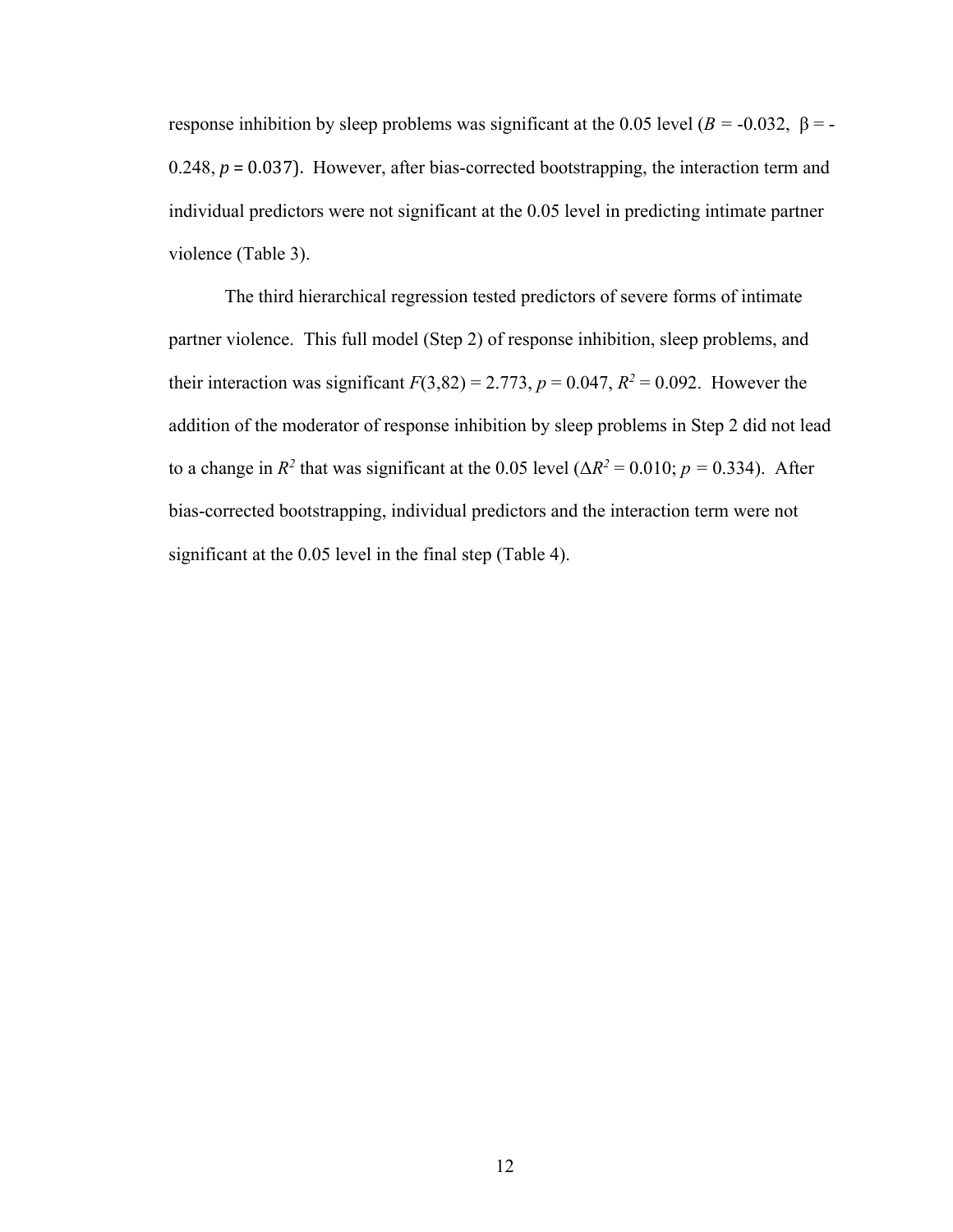#### **Discussion**

The present study examined the interactional relation between sleep problems and response inhibition in predicting perpetration of IPV in an emerging adults sample. This study hypothesized that deficits in response inhibition would predict increased IPV perpetration and this relation would be moderated by sleep problems. Three moderational models were tested separately evaluating predictors for three separate criterion variables: any intimate partner aggression, only minor forms of aggression, and only severe forms for aggression. This hypothesis was not supported in current analyses.

Of the three models tested, similar results were found for the moderational model predicting any IPV and severe forms of IPV. Overall models were significant at the 0.05 level, however individual predictors were non-significant. These results indicate that taken together the variables have more predictive value, though no individual predictor nor the moderator was predictive on its own. For the moderational model predicting minor forms of IPV, the addition of the moderator was significant at the 0.05 level prior to bootstrapping. However, after bias-corrected bootstrapping, individual predictors and the moderator were no longer significant at the 0.05 level. This likely indicates the moderator was influenced by skew in the data and the bias was corrected, the moderator was not found to predict minor forms of IPV.

Prior studies have linked IPV perpetration with neuropsychological deficits, specifically cognitive flexibility, working memory, response inhibition, fluency, and decision-making (Humenik et al., 2020). A recent theory of IPV as posed by Finkel et al. (2009) highlights the importance of impaired self-control, specifically poor response inhibition (Finkel et al. 2012), in the perpetration of IPV. Several studies support the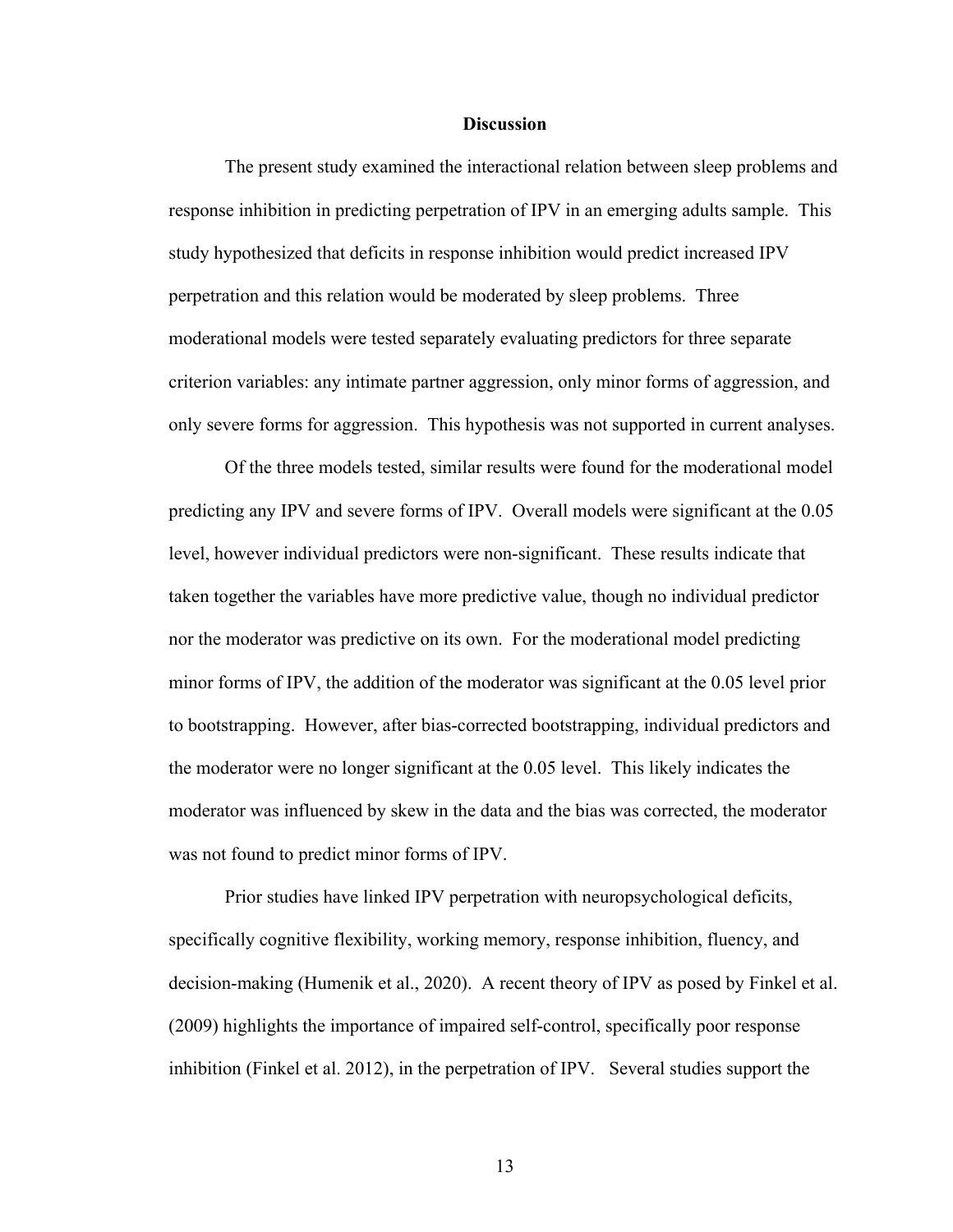role of poor response inhibition in IPV perpetration (Cohen et al., 2003; Schafer & Fals-Stewart, 1997) whereas other findings have not supported this relation (Easton et al., 2008; Westby & Ferraro, 1999). The current study builds on this body of research as poor response inhibition positively corelated with all three IPV variables, supporting that poor response inhibition and increased IPV are related.

Finkel et al. (2012) highlight self-regulatory strength depletion as a failure of inhibition that contributes to the perpetration of IPV. Poor sleep is similarly linked to impaired self-control in the perpetration of IPV. Keller et al. (2019) found that sleep problems were associated with marital aggression and that self-control mediated this relation. Prior studies have found that sleep problems are associated with perpetration of aggressive behaviors (Kamphuis et al., 2012) and specifically intimate partner aggression (Hoshino et al., 2009; Rauer & El-Sheikh, 2012). Emerging adults similarly demonstrate increased dating aggression when experiencing sleep deprivation (Keller et al., 2014). As emerging adults' pre-frontal cortex and associated inhibitory control are not fully developed (Arain et al., 2013; Casey et al., 2008), and are prone to sleep problems (Lund et al., 2010), this study aimed to understand the relation of these factors in the perpetration of IPV. However, the current study did not find an association sleep problems and IPV.

Despite prior evidence (Krizan & Herlache, 2016), this study did not find that sleep and response inhibition interact to predict IPV. These results may point to the importance of other executive functions and self-regulatory mechanisms in predicting IPV. Theoretical understanding of aggression and IPV perpetration highlights poor selfcontrol as crucial to understanding perpetration of these behaviors (Denson et al., 2012;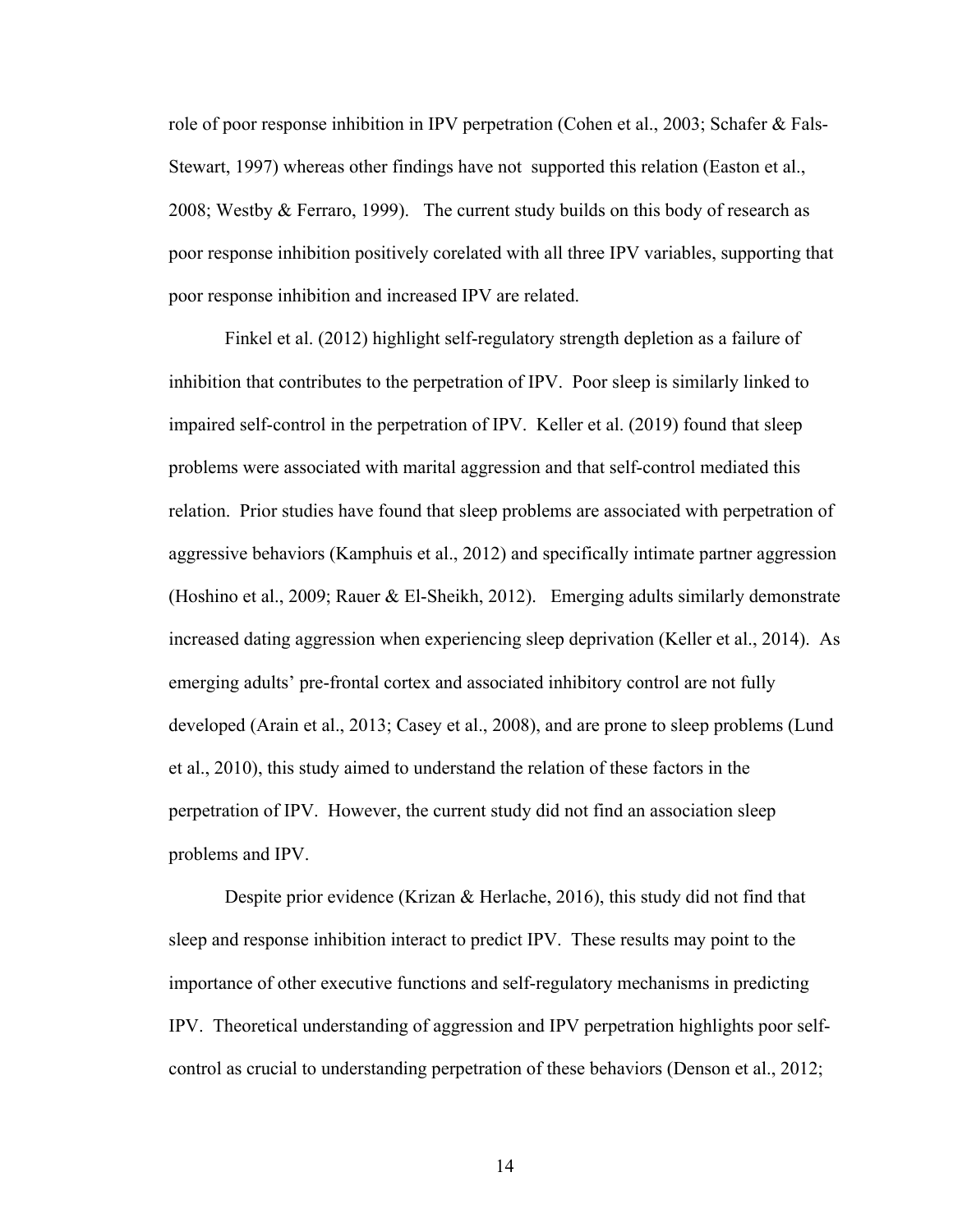Finkel et al., 2009). Based on this theoretical understanding, this study predicted that the executive function of response inhibition, the ability to inhibit a learned or automatic response, would contribute to an individual's ability to inhibit aggressive behaviors. While the role of response inhibition is partially supported in perpetration of IPV (Cohen et al., 2003; Schafer & Fals-Stewart, 1997), other EFs and self-regulatory mechanisms may play a more substantial role in IPV perpetration.

The ability to inhibit a response in the context of emotionally laden situations may better represent self-control in the context of IPV. Notably, Chan et al. (2010) found that when participants were presented with negative affect stimuli (emotional Stroop) to assess response inhibition, perpetrators of domestic violence demonstrated impaired response inhibition as compared to controls. The authors conclude that IPV perpetrators' impaired ability to inhibit affective stimuli in emotionally-laden contexts may lead them to act irrationally and violently when in conflict with an intimate partner and thus contribute to IPV perpetration. Another measure of impulsivity in an emotionally-laden context is the Iowa Gambling Task (Buelow & Suhr, 2009). Several studies have found that perpetrators of IPV demonstrate more impulsive behavior and risky decision making on this task of decision-making in an affectively "hot" context (Easton et al., 2008; Romero-Martínez et al., 2018; Vitoria-Estruch et al., 2018). These findings regarding IPV perpetrators' impulsivity and ability to self-regulate in emotionally laden-contexts highlights the importance of looking at EFs in affectively "hot" contexts.

Additionally, the EF of cognitive flexibility, has consistently been associated with IPV perpetration. Several studies have found that IPV perpetrators have impaired performance on tasks of cognitive flexibility (Bueso-Izquierdo et al., 2016; Cohen et al.,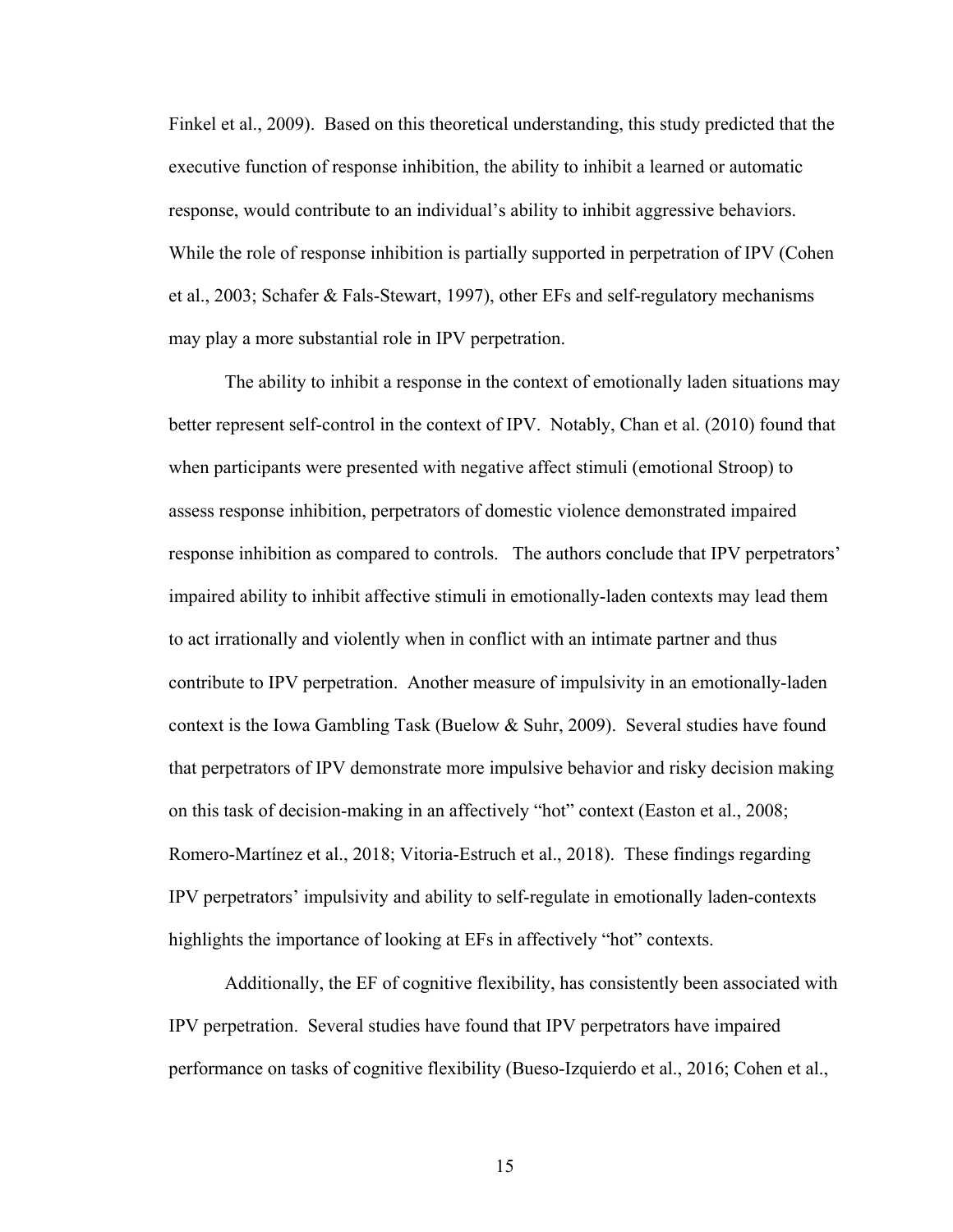2003; Easton et al., 2008; Vitoria-Estruch et al., 2018). Cognitive flexibility is associated with relationship satisfaction (Hill, 2009) and may be associated with improved problem solving in social situations (Holley et al., 2017). Individuals who have greater challenges with social problem solving may resort to more aggressive responses to conflict (D'zurilla et al., 2003). While response inhibition is involved in an individual's ability to flexibly shift from one cognitive set to another (Miyake & Friedman, 2012) the specific EF of cognitive flexibility may be more important in effective conflict resolution and thus individuals who are impaired in this area may be at greater risk for perpetrating IPV.

Some study limitations here may have contributed to these results. While this study aimed to investigate deficits in response inhibition and sleep problems in predicting IPV perpetration, the temporal relation between these three variables could be improved in future research. In the present analyses, sleep problems were measured for the past month, whereas IPV was measured for the past year. Looking at these variables in betteraligned time frames could be improved in future studies. Furthermore, taking a longitudinal approach and examining measures of sleep and executive function prior to IPV at time points over the course of an extended period of time may better evaluate the predictive nature of sleep and EF in predicting IPV.

Additionally, objective measures of sleep such as actigraphy, polysomnography (Marino et al., 2013), or even daily sleep diaries may be more temporally accurate than retrospective measures of sleep. Measures that evaluate whether a bad night of sleep the previous night influences couple interaction the next day may better elucidate the more direct relation between sleep and IPV.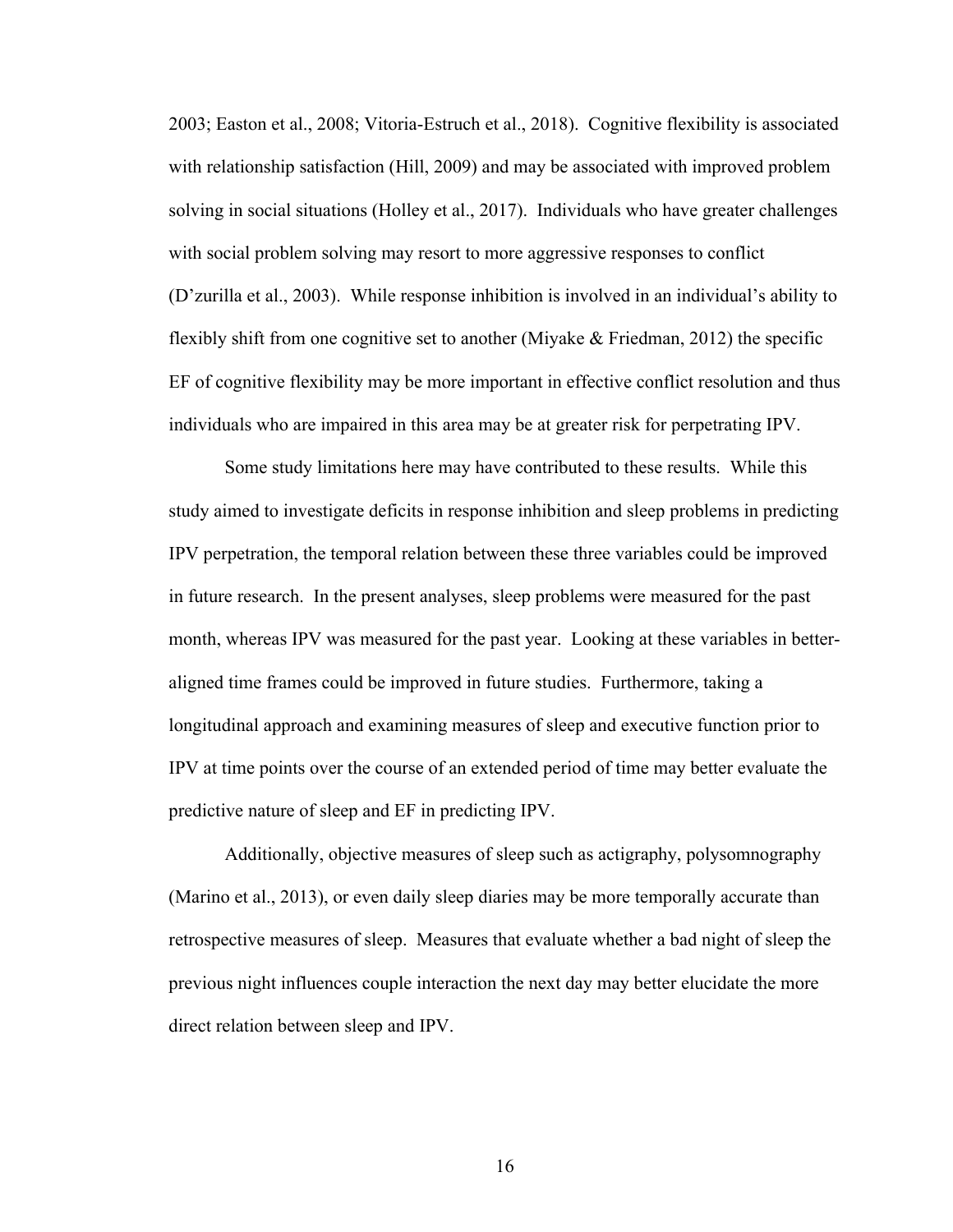Furthermore, as studies have evidenced IPV in couples is often reciprocal (Renner & Whitney, 2012), collecting data on both partners in a relationship may elucidate the etiology of IPV and how it occurs reciprocally in couples.

The small sample size of the study may have contributed to our results, and future studies with more participants may better detect individual differences in a general population sample. Due to the infrequency of IPV perpetration in a general population sample, several prior studies that investigated predictors of IPV perpetration examined the outcome variable of aggressive inclination measured in a laboratory setting. Specifically, some studies administered a voodoo doll task (DeWall et al., 2013) as a measure of IPV, where participants were permitted to place pins in a voodoo doll that represented their romantic partners (Finkel et al., 2012; Keller et al., 2019). The voodoo doll task is a validated measure that correlates with IPV perpetration (Finkel et al., 2012). Adding this task as an outcome variable may help detect present aggressive inclinations that may not be captured by a retrospective self-report measure.

This study aimed to elucidate the neuropsychological underpinnings of selfregulatory failures in the perpetration of IPV. It investigated the neuropsychological ability to inhibit responses combined with self-regulatory strength depletion (sleep) that may interact to predict IPV in an emerging adult population. As results of this study did not demonstrate relation between these variables, future studies should evaluate other neuropsychological mechanisms that may interact with situational factors that increase the risk for IPV perpetration. As IPV perpetration remains a significant public health issue and emerging adults are at significant risk, future studies should continue to evaluate these mechanisms.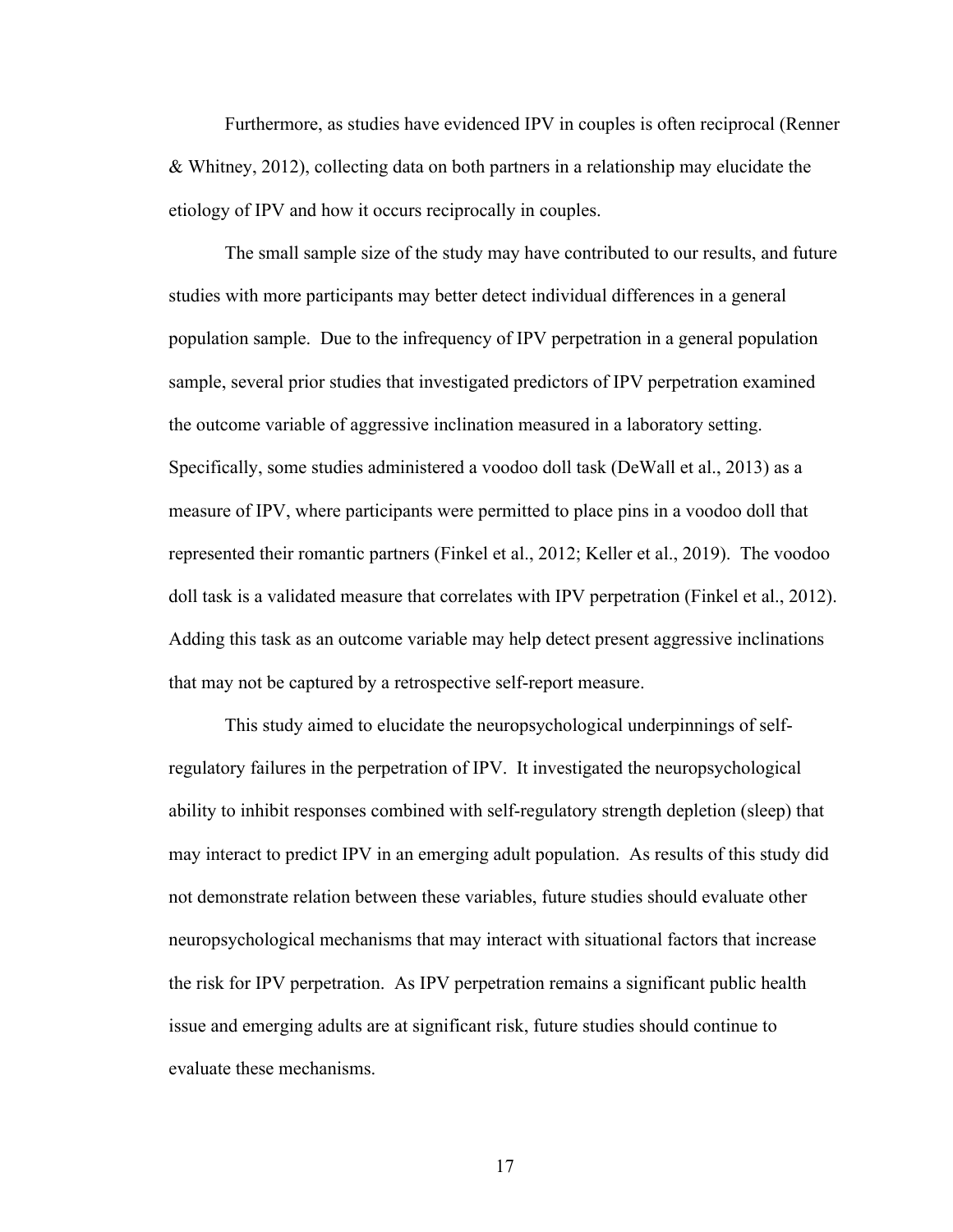| Table 1                                                                |                        |           |                     |                      |                   |
|------------------------------------------------------------------------|------------------------|-----------|---------------------|----------------------|-------------------|
| Spearman Correlations for Response Inhibition, Forms of IPV, and Sleep |                        |           |                     |                      |                   |
| <b>Problems</b>                                                        |                        |           |                     |                      |                   |
|                                                                        | Response<br>Inhibition | Any IPV   | Minor<br><b>IPV</b> | Severe<br><b>IPV</b> | Sleep<br>Problems |
| Response Inhibition                                                    |                        |           |                     |                      |                   |
| Any IPV                                                                | $0.247*$               |           |                     |                      |                   |
| Minor IPV                                                              | $0.234*$               | $0.987**$ |                     |                      |                   |
| <b>Severe IPV</b>                                                      | $0.260*$               | $0.549**$ | $0.453**$           |                      |                   |
| Sleep Problems                                                         | $-0.106$               | 0.044     | 0.024               | 0.059                |                   |

# **APPENDICES**

 $*_{p}$  < 0.05, \*\*p < 0.01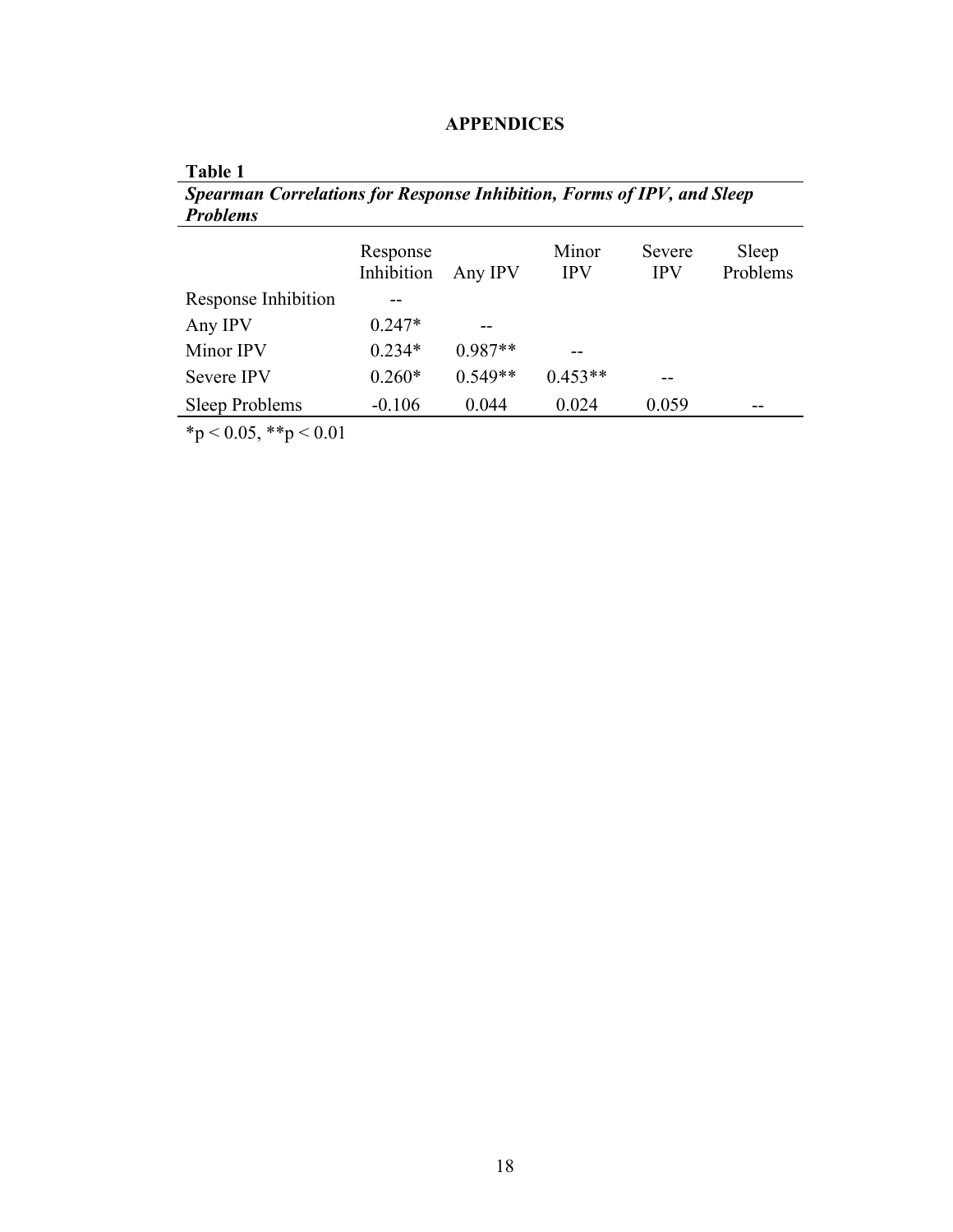|             |                                      |          |       | 95% CI   |       |
|-------------|--------------------------------------|----------|-------|----------|-------|
| <b>Step</b> | Predictors                           | B        |       | LL       | UL    |
|             | Response Inhibition                  | 0.73     | 0.173 | $-0.042$ | 0.166 |
|             | <b>Sleep Problems</b>                | 3.752    | 0.124 | 0.103    | 8.098 |
|             | Response Inhibition                  | 0.031    | 0.755 | $-0.176$ | 0.215 |
|             | Sleep Problems                       | 2.874    | 0.147 | $-0.097$ | 5.902 |
|             | Response Inhibition x Sleep Problems | $-0.041$ | 0.477 | $-0.136$ |       |

**Table 2** *Effects of Response Inhibition and Sleep on Frequency of Any Intimate Partner Violence*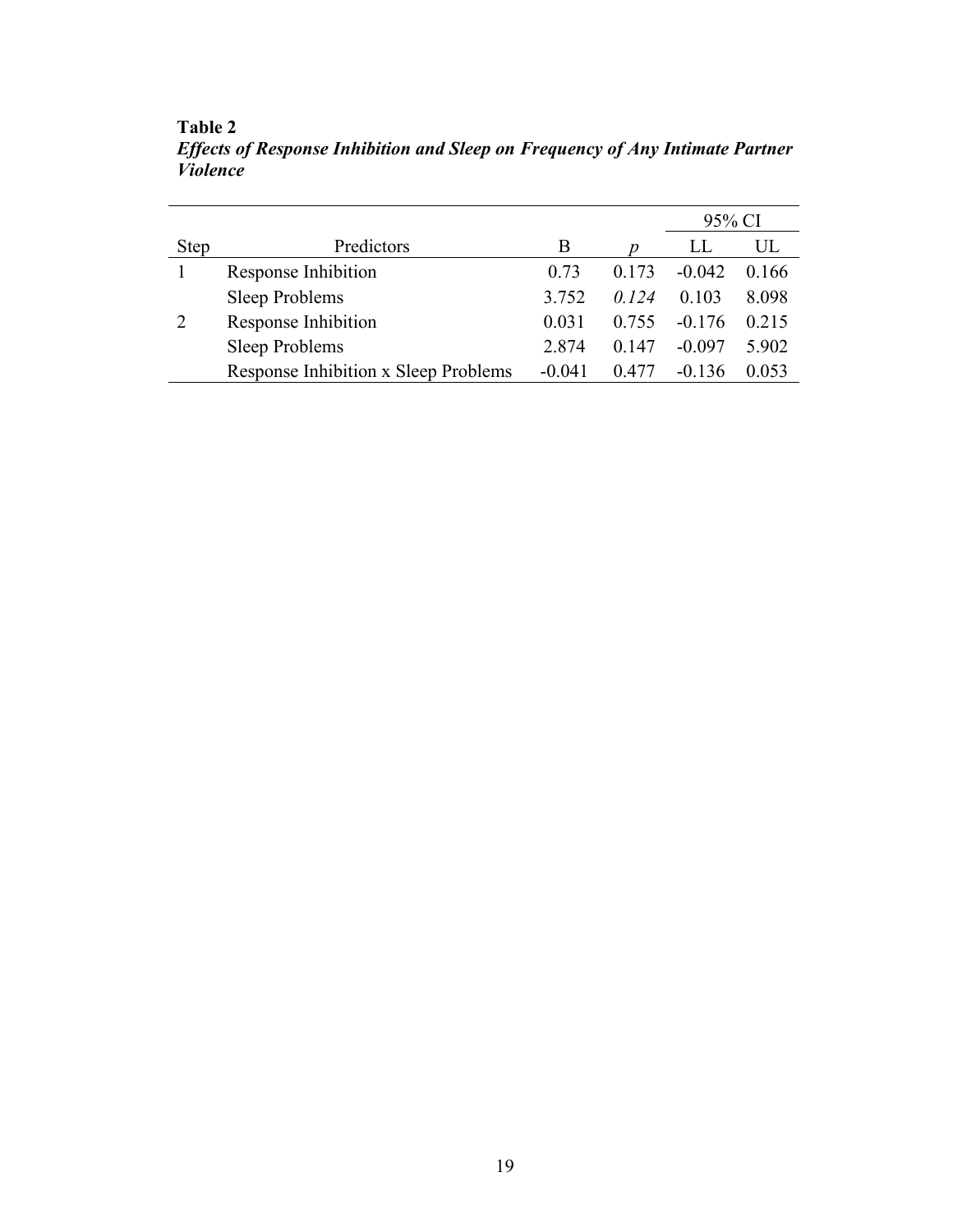|             |                                      |          |       | 95% CI   |       |
|-------------|--------------------------------------|----------|-------|----------|-------|
| <b>Step</b> | Predictor                            | B        |       | LL       | UL    |
|             | Response Inhibition                  | 0.065    | 0.121 | $-0.021$ | 0.137 |
|             | <b>Sleep Problems</b>                | 2.207    | 0.154 | $-0.141$ | 5.175 |
| 2           | Response Inhibition                  | 0.032    | 0.656 | $-0.114$ | 0.158 |
|             | <b>Sleep Problems</b>                | 1.514    | 0.218 | $-0.506$ | 3.558 |
|             | Response Inhibition x Sleep Problems | $-0.032$ | 0.419 | $-0.1$   | 0.033 |

**Table 3** *Effects of Response Inhibition and Sleep on Frequency of Minor forms of Intimate Partner Violence*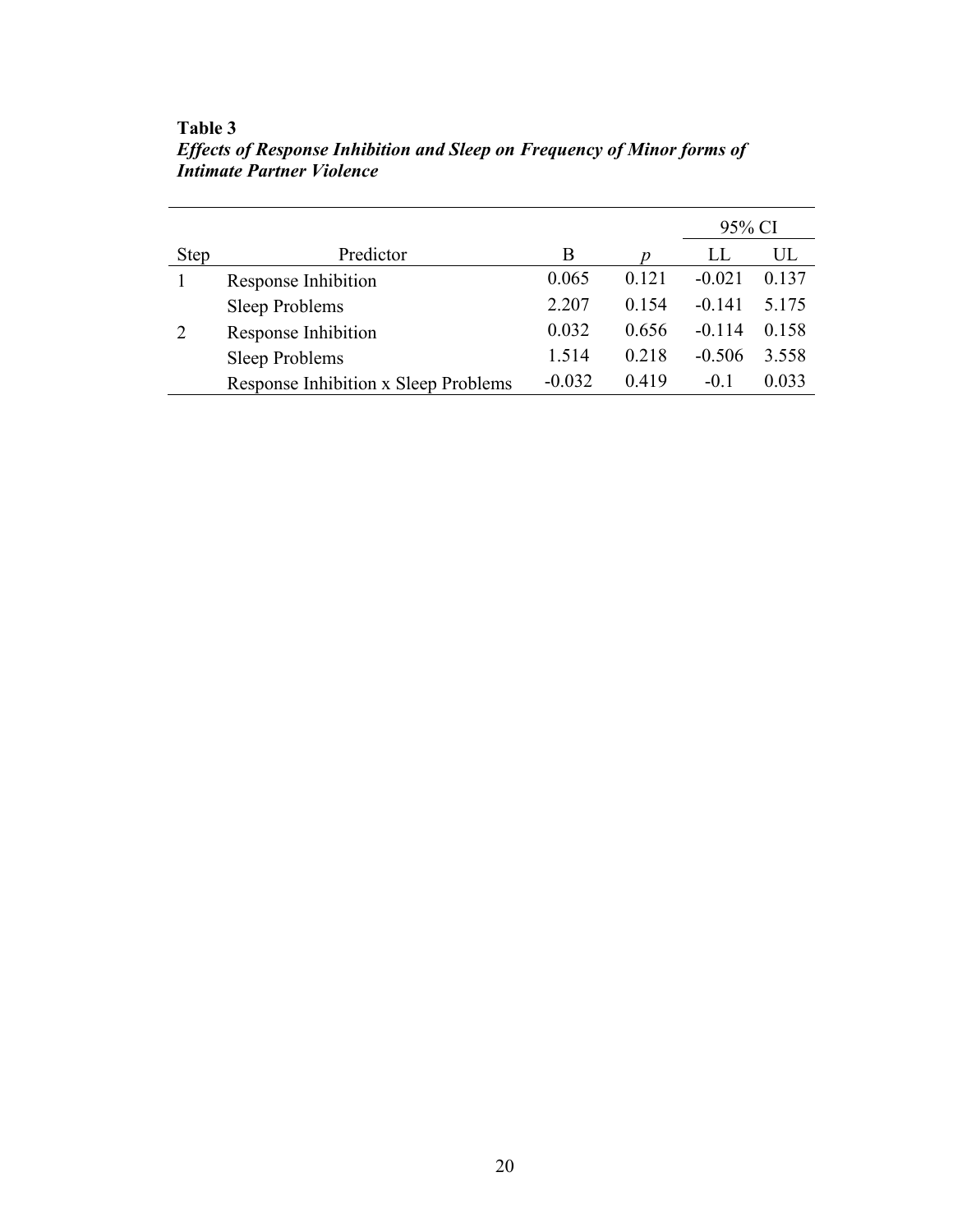|             |                                      |          |       | 95% CI   |       |
|-------------|--------------------------------------|----------|-------|----------|-------|
| <b>Step</b> | Predictor                            | В        |       | LL       | UL    |
|             | Response Inhibition                  | 0.008    | 0.634 | $-0.024$ | 0.043 |
|             | Sleep Problems                       | 1.545    | 0.106 | 0.099    | 3.266 |
| 2           | Response Inhibition                  | $-0.001$ | 0.979 | $-0.063$ | 0.07  |
|             | Sleep Problems                       | 1.36     | 0.118 | 0.08     | 2.739 |
|             | Response Inhibition x Sleep Problems | $-0.009$ | 0.637 | $-0.04$  | 0.025 |

**Table 4** *Effects of Response Inhibition and Sleep on Frequency of Severe forms Intimate Partner Violence*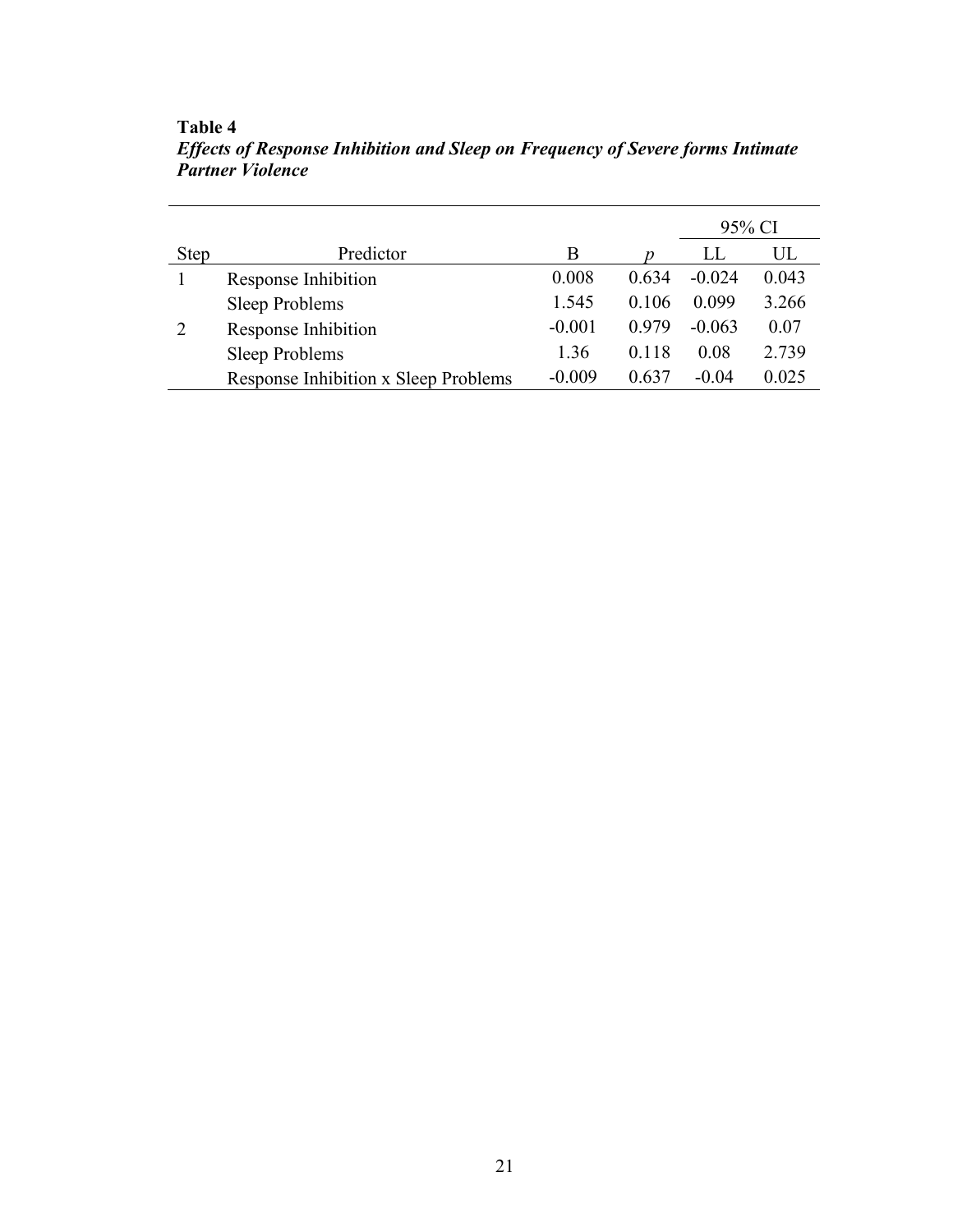#### **References**

- Anderson, B., Storfer-Isser, A., Taylor, H. G., Rosen, C. L., & Redline, S. (2009). Associations of Executive Function with Sleepiness and Sleep Duration in Adolescents. *Pediatrics*, *123*(4), e701–e707. https://doi.org/10.1542/peds.2008- 1182
- Arain, M., Haque, M., Johal, L., Mathur, P., Nel, W., Rais, A., Sandhu, R., & Sharma, S. (2013). Maturation of the adolescent brain. *Neuropsychiatric Disease and Treatment*, *9*, 449–461. https://doi.org/10.2147/NDT.S39776
- Ballesio, A., Aquino, M. R. J. V., Kyle, S. D., Ferlazzo, F., & Lombardo, C. (2019). Executive Functions in Insomnia Disorder: A Systematic Review and Exploratory Meta-Analysis. *Frontiers in Psychology*, *10*. https://doi.org/10.3389/fpsyg.2019.00101
- Breiding, M., Basile, K. C., Smith, S. G., Black, M. C., & Mahendra, R. R. (2015). *Intimate partner violence surveillance: Uniform definitions and recommended data elements. Version 2.0* (cdc:31292). https://stacks.cdc.gov/view/cdc/31292
- Buelow, M. T., & Suhr, J. A. (2009). Construct Validity of the Iowa Gambling Task. *Neuropsychology Review*, *19*(1), 102–114. https://doi.org/10.1007/s11065-009- 9083-4
- Bueso-Izquierdo, N., Hart, S. D., Hidalgo-Ruzzante, N., Kropp, P. R., & Pérez-García, M. (2015). The mind of the male batterer: A neuroscience perspective. *Aggression and Violent Behavior*, *25*, 243–251. https://doi.org/10.1016/j.avb.2015.09.009
- Bueso-Izquierdo, N., Hidalgo-Ruzzante, N., Daugherty, J. C., Burneo-Garcés, C., & Pérez-García, M. (2016). Differences in executive function between batterers and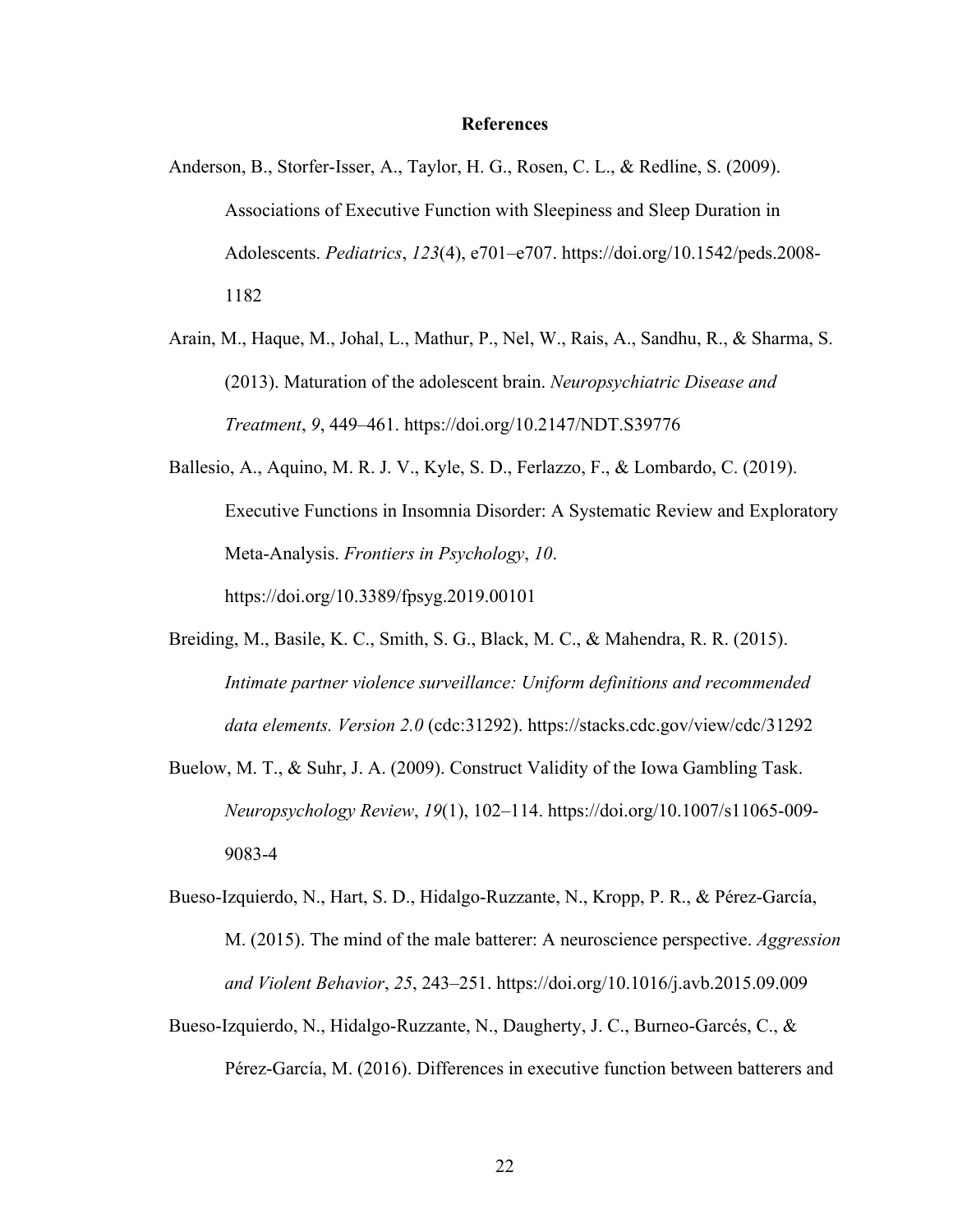other criminals. *Journal of Forensic Psychology Practice*, *16*(5), 321–335. https://doi.org/10.1080/15228932.2016.1219216

- Buysse, D. J., Reynolds, C. F., Monk, T. H., Berman, S. R., & Kupfer, D. J. (1989). The Pittsburgh sleep quality index: A new instrument for psychiatric practice and research. *Psychiatry Research*, *28*(2), 193–213. https://doi.org/10.1016/0165- 1781(89)90047-4
- Capaldi, D. M., Knoble, N. B., Shortt, J. W., & Kim, H. K. (2012). A Systematic Review of Risk Factors for Intimate Partner Violence. *Partner Abuse*, *3*(2), 231–280. https://doi.org/10.1891/1946-6560.3.2.231
- Casey, B. J., Jones, R. M., & Hare, T. A. (2008). The adolescent brain. *Annals of the New York Academy of Sciences*, *1124*, 111–126. https://doi.org/10.1196/annals.1440.010
- Chan, S.-C., Raine, A., & Lee, T. M. C. (2010). Attentional bias towards negative affect stimuli and reactive aggression in male batterers. *Psychiatry Research*, *176*(2), 246–249. https://doi.org/10.1016/j.psychres.2008.12.013
- Cohen, R. A., Brumm, V., Zawacki, T. M., Paul, R., Sweet, L., & Rosenbaum, A. (2003). Impulsivity and verbal deficits associated with domestic violence. *Journal of the International Neuropsychological Society : JINS; Cambridge*, *9*(5), 760–770.

Dardis, C. M., Dichter, M. E., & Iverson, K. M. (2018). Empowerment, PTSD and revictimization among women who have experienced intimate partner violence. *Psychiatry Research*, *266*, 103–110. https://doi.org/10.1016/j.psychres.2018.05.034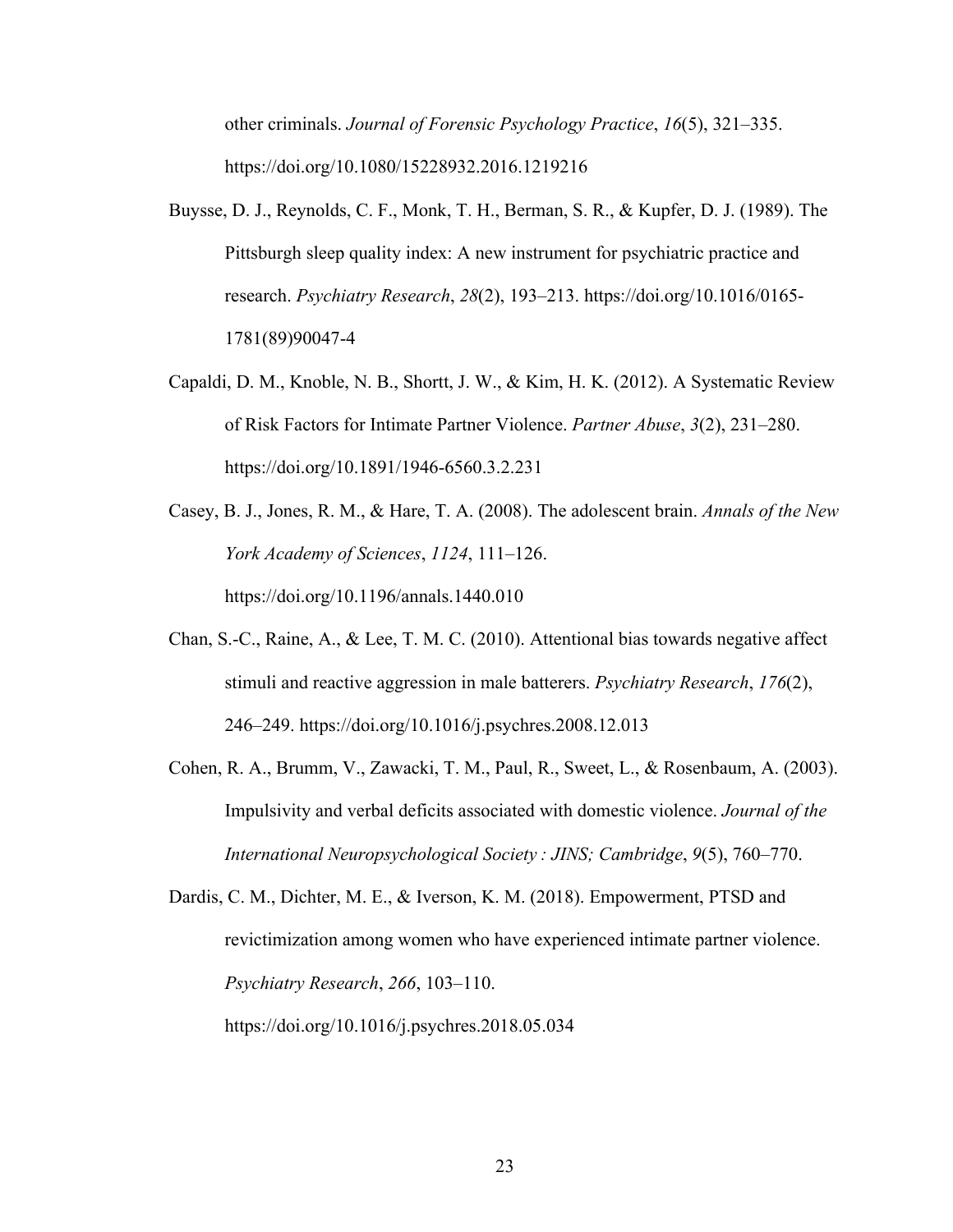Davidson, R., & MacKinnon, J. G. (1993). Estimation and Inference in Econometrics. In *OUP Catalogue*. Oxford University Press.

https://ideas.repec.org/b/oxp/obooks/9780195060119.html

- Denson, T. F., DeWall, C. N., & Finkel, E. J. (2012). Self-Control and Aggression. *Current Directions in Psychological Science*, *21*(1), 20–25. https://doi.org/10.1177/0963721411429451
- DeWall, C. N., Finkel, E. J., Lambert, N. M., Slotter, E. B., Bodenhausen, G. V., Pond Jr., R. S., Renzetti, C. M., & Fincham, F. D. (2013). The voodoo doll task: Introducing and validating a novel method for studying aggressive inclinations. *Aggressive Behavior*, *39*(6), 419–439.
- Drummond, S. P. A., Paulus, M. P., & Tapert, S. F. (2006). Effects of two nights sleep deprivation and two nights recovery sleep on response inhibition. *Journal of Sleep Research*, *15*(3), 261–265. https://doi.org/10.1111/j.1365-2869.2006.00535.x
- D'zurilla, T. J., Chang, E. C., & Sanna, L. J. (2003). Self-esteem and social problem solving as predictors of aggression in college students. *Journal of Social and Clinical Psychology*, *22*(4), 424–440.
- Easton, C. J., Sacco, K. A., Neavins, T. M., Wupperman, P., & George, T. P. (2008). Neurocognitive Performance Among Alcohol Dependent Men With and Without Physical Violence Toward Their Partners: A Preliminary Report. *The American Journal of Drug and Alcohol Abuse*, *34*(1), 29–37.

https://doi.org/10.1080/00952990701764326

Finkel, E. J., DeWall, C. N., Slotter, E. B., McNulty, J. K., Pond Jr., R. S., & Atkins, D. C. (2012). Using  $I<sup>3</sup>$  theory to clarify when dispositional aggressiveness predicts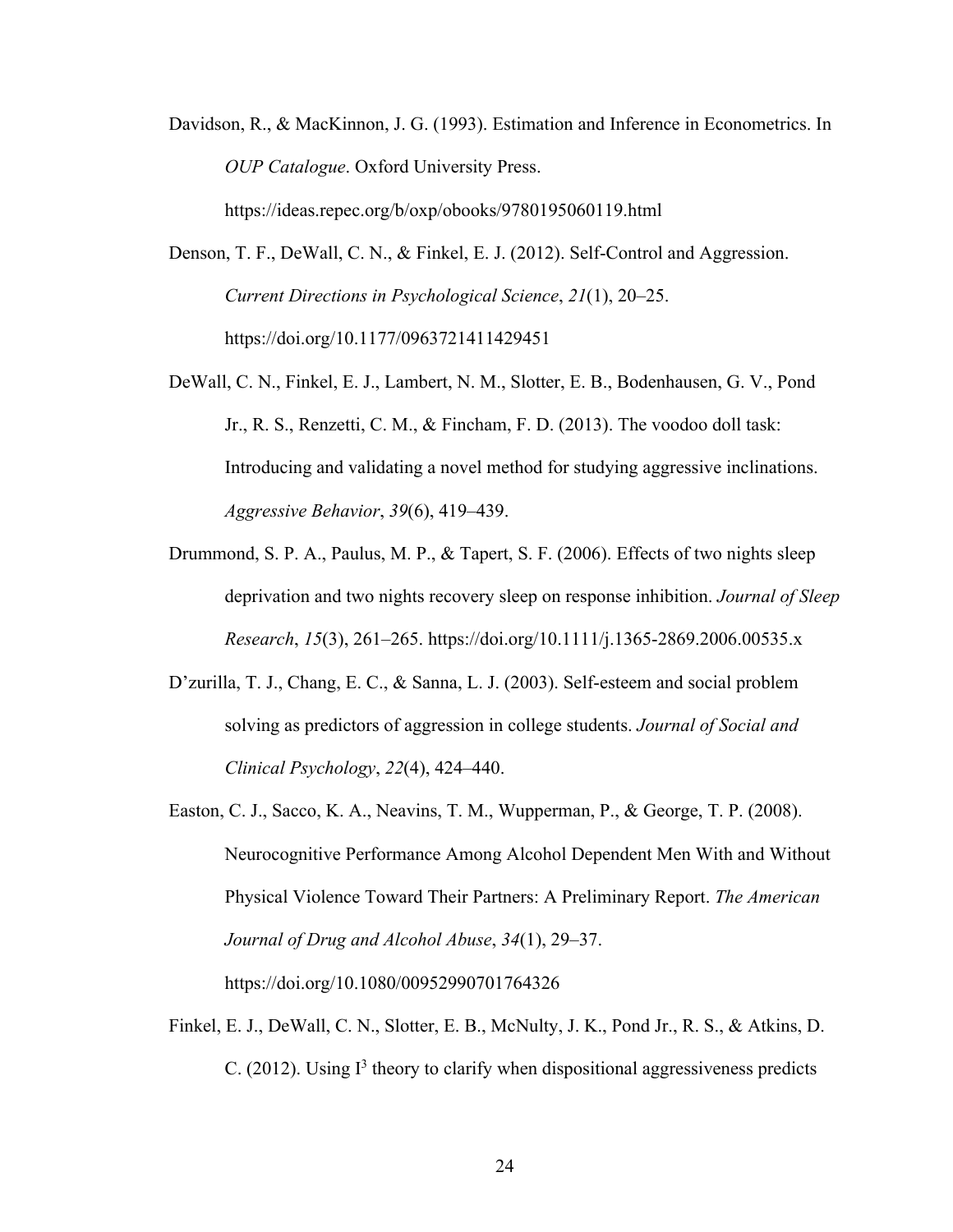intimate partner violence perpetration. *Journal of Personality and Social Psychology*, *102*(3), 533–549. https://doi.org/10.1037/a0025651

- Finkel, E. J., DeWall, C. N., Slotter, E. B., Oaten, M., & Foshee, V. A. (2009). Selfregulatory failure and intimate partner violence perpetration. *Journal of Personality and Social Psychology*, *97*(3), 483–499. https://doi.org/10.1037/a0015433
- Friedman, N. P., & Miyake, A. (2017). Unity and Diversity of Executive Functions: Individual Differences as a Window on Cognitive Structure. *Cortex; a Journal Devoted to the Study of the Nervous System and Behavior*, *86*, 186–204. https://doi.org/10.1016/j.cortex.2016.04.023
- Goodnight, J. A., Bates, J. E., Holtzworth-Munroe, A., Pettit, G. S., Ballard, R. H., Iskander, J. M., Swanson, A., Dodge, K. A., & Lansford, J. E. (2017). Dispositional, demographic, and social predictors of trajectories of intimate partner aggression in early adulthood. *Journal of Consulting and Clinical Psychology*, *85*(10), 950. https://doi.org/10.1037/ccp0000226
- Granö, N., Vahtera, J., Virtanen, M., Keltikangas-Järvinen, L., & Kivimäki, M. (2008). Association of hostility with sleep duration and sleep disturbances in an employee population. *International Journal of Behavioral Medicine*, *15*(2), 73–80. https://doi.org/10.1080/10705500801929510
- Hayes, A. F. (2017). *Introduction to Mediation, Moderation, and Conditional Process Analysis: Second Edition: A Regression-Based Approach*. Guilford Press. https://www.guilford.com/books/Introduction-to-Mediation-Moderation-and-Conditional-Process-Analysis/Andrew-Hayes/9781462534654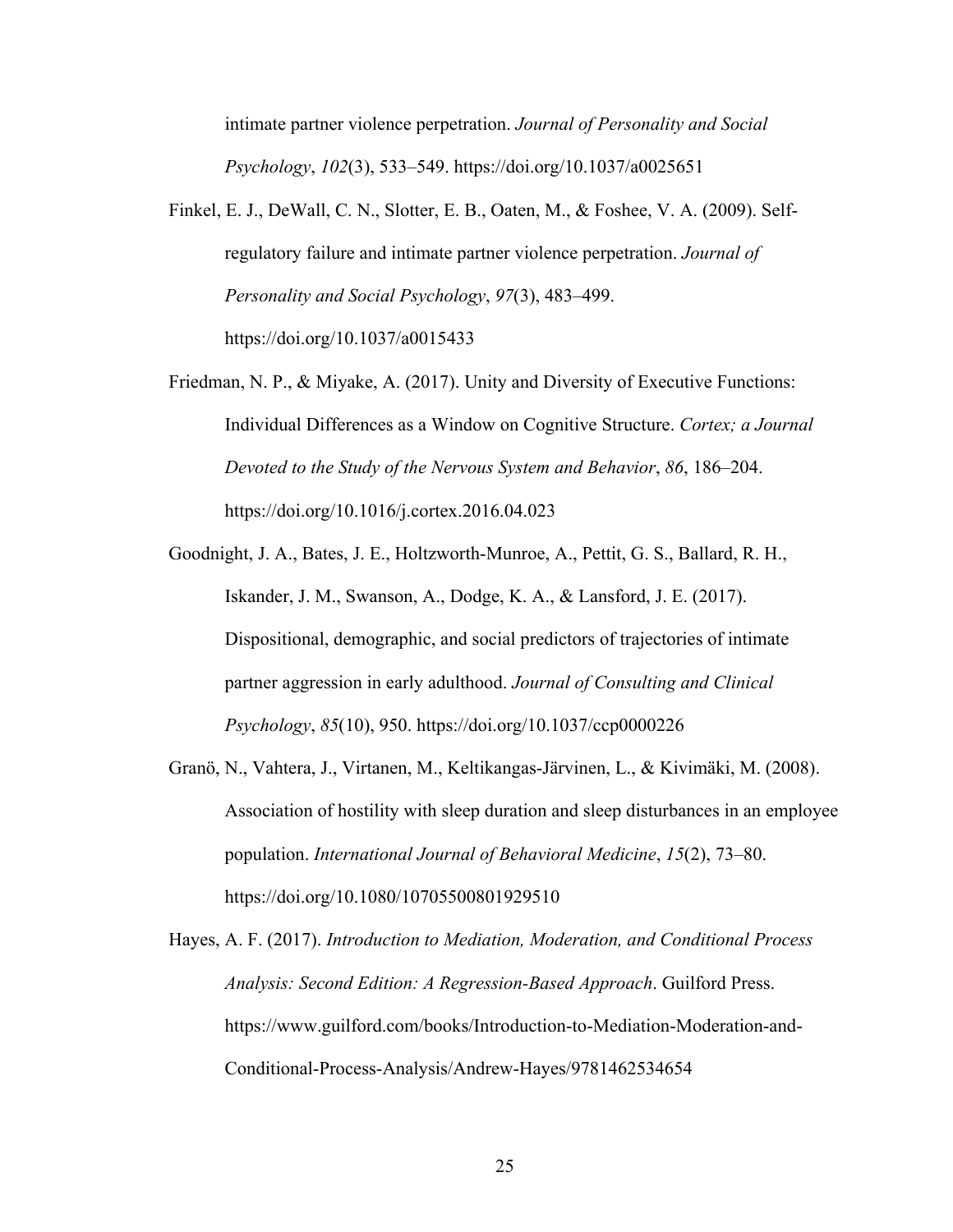Hayes, A. F., & Cai, L. (2007). Using heteroskedasticity-consistent standard error estimators in OLS regression: An introduction and software implementation. *Behavior Research Methods*, *39*(4), 709–722. https://doi.org/10.3758/BF03192961

Haynes, P. L., Bootzin, R. R., Smith, L., Cousins, J., Cameron, M., & Stevens, S. (2006). Sleep and aggression in substance-abusing adolescents: Results from an integrative behavioral sleep-treatment pilot program. *SLEEP-NEW YORK THEN WESTCHESTER-*, *29*(4), 512.

Hill, A. (2009). *Predictors of relationship satisfaction: The link between cognitive flexibility, compassionate love and level of differentiation* [Ph.D., Alliant International University, Los Angeles]. http://search.proquest.com/docview/305171671/abstract/EA606049D0784595PQ/ 1

Holley, S. R., Ewing, S. T., Stiver, J. T., & Bloch, L. (2017). The Relationship Between Emotion Regulation, Executive Functioning, and Aggressive Behaviors. *Journal of Interpersonal Violence*, *32*(11), 1692–1707. https://doi.org/10.1177/0886260515592619

Hoshino, K., Pasqualini, J. C., D'Oliveira, É. P., Silva, C. P. da, Modesto, Â. E., & Silveira, R. S. M. (2009). Is sleep deprivation involved in domestic violence? *Sleep Science*, *2*(1), 14–20.

Humenik, A. M., Grounds, Z. K., Mayer, H. M., & Dolan, S. L. (2020). A systematic review of executive cognitive function in intimate partner violent offenders.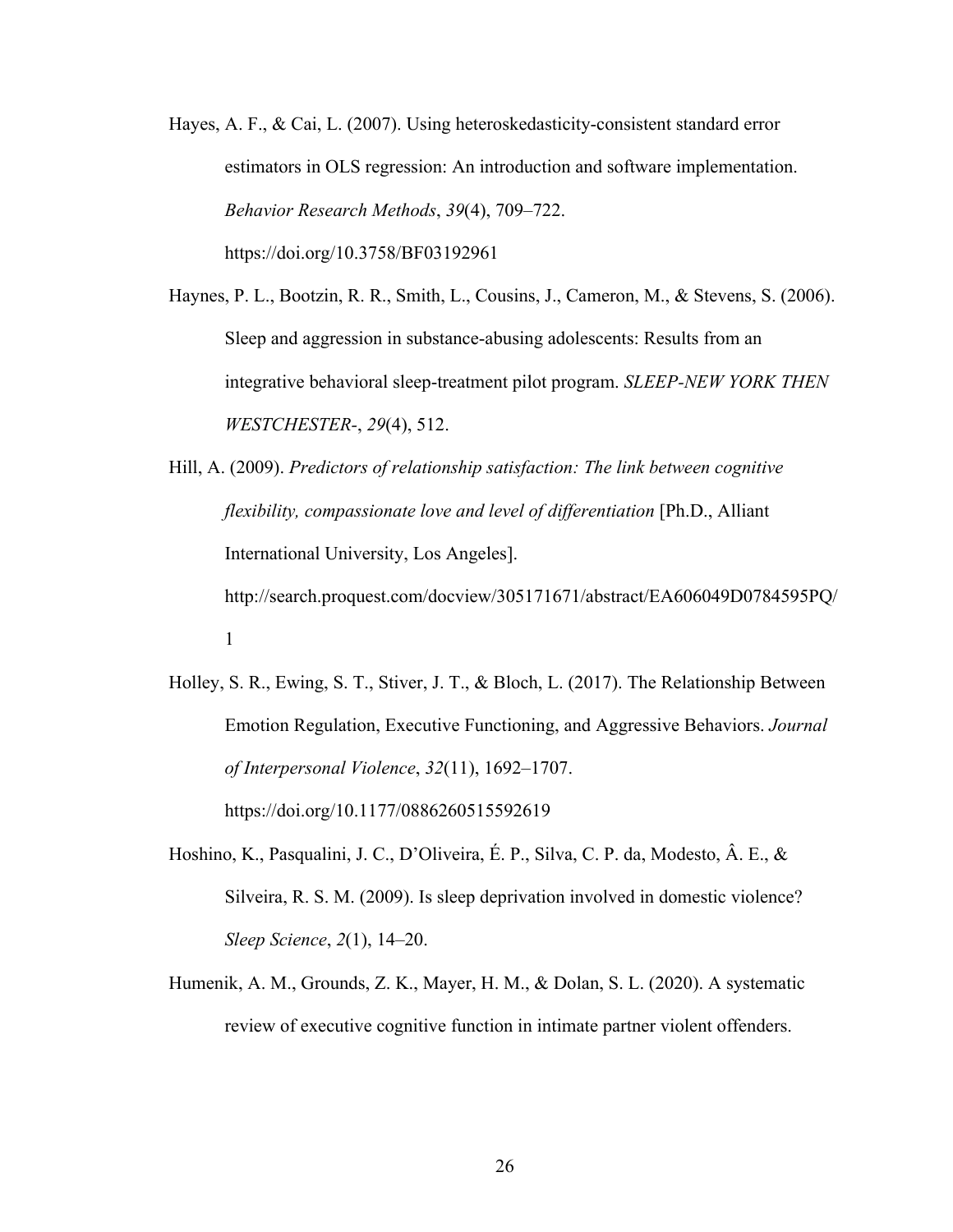*Aggression and Violent Behavior*, 101407.

https://doi.org/10.1016/j.avb.2020.101407

- Jennings, W. G., Okeem, C., Piquero, A. R., Sellers, C. S., Theobald, D., & Farrington, D. P. (2017). Dating and intimate partner violence among young persons ages 15– 30: Evidence from a systematic review. *Aggression and Violent Behavior*, *33*, 107–125. https://doi.org/10.1016/j.avb.2017.01.007
- Johnson, W. L., Giordano, P. C., Manning, W. D., & Longmore, M. A. (2015). The Age-IPV Curve: Changes in Intimate Partner Violence Perpetration during Adolescence and Young Adulthood. *Journal of Youth and Adolescence*, *44*(3), 708–726. https://doi.org/10.1007/s10964-014-0158-z
- Kahn-Greene, E. T., Lipizzi, E. L., Conrad, A. K., Kamimori, G. H., & Killgore, W. D. S. (2006). Sleep deprivation adversely affects interpersonal responses to frustration. *Personality and Individual Differences*, *41*(8), 1433–1443. https://doi.org/10.1016/j.paid.2006.06.002
- Kamphuis, J., Dijk, D.-J., Spreen, M., & Lancel, M. (2014). The relation between poor sleep, impulsivity and aggression in forensic psychiatric patients. *Physiology & Behavior*, *123*, 168–173. https://doi.org/10.1016/j.physbeh.2013.10.015
- Kamphuis, J., Meerlo, P., Koolhaas, J. M., & Lancel, M. (2012). Poor sleep as a potential causal factor in aggression and violence. *Sleep Medicine*, *13*(4), 327–334. https://doi.org/10.1016/j.sleep.2011.12.006
- Kaur, S., Banerjee, N., Miranda, M., Slugh, M., Sun-Suslow, N., McInerney, K. F., Sun, X., Ramos, A. R., Rundek, T., Sacco, R. L., & Levin, B. E. (2019). Sleep quality mediates the relationship between frailty and cognitive dysfunction in non-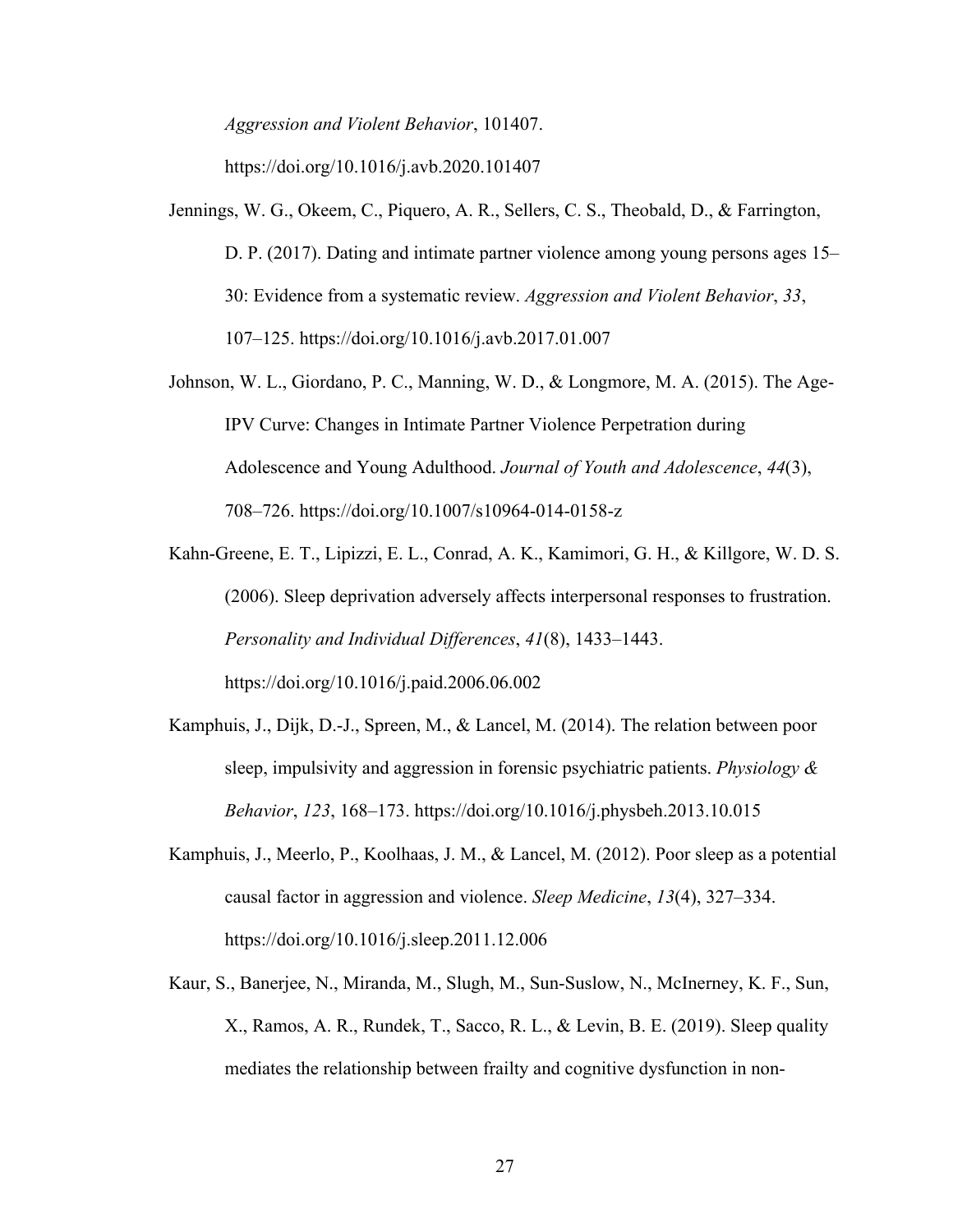demented middle aged to older adults. *International Psychogeriatrics*, *31*(06), 779–788. https://doi.org/10.1017/S1041610219000292

- Keller, P. S., Blincoe, S., Gilbert, L. R., Haak, E. A., & DeWall, C. N. (2014). Sleep Deprivation and Dating Aggression Perpetration in Female College Students: The Moderating Roles of Trait Aggression, Victimization by Partner, and Alcohol Use. *Journal of Aggression, Maltreatment & Trauma*, *23*(4), 351–368. https://doi.org/10.1080/10926771.2014.896838
- Keller, P. S., Haak, E. A., DeWall, C. N., & Renzetti, C. (2019). Poor sleep is associated with greater marital aggression: The role of self control. *Behavioral Sleep Medicine*, *17*(2), 174–180.
- Krizan, Z., & Herlache, A. D. (2016). Sleep disruption and aggression: Implications for violence and its prevention. *Psychology of Violence*, *6*(4), 542–552. https://doi.org/10.1037/vio0000018

Lund, H. G., Reider, B. D., Whiting, A. B., & Prichard, J. R. (2010). Sleep Patterns and Predictors of Disturbed Sleep in a Large Population of College Students. *Journal of Adolescent Health*, *46*(2), 124–132. https://doi.org/10.1016/j.jadohealth.2009.06.016

Marino, M., Li, Y., Rueschman, M. N., Winkelman, J. W., Ellenbogen, J. M., Solet, J. M., Dulin, H., Berkman, L. F., & Buxton, O. M. (2013). Measuring Sleep: Accuracy, Sensitivity, and Specificity of Wrist Actigraphy Compared to Polysomnography. *Sleep*, *36*(11), 1747–1755. https://doi.org/10.5665/sleep.3142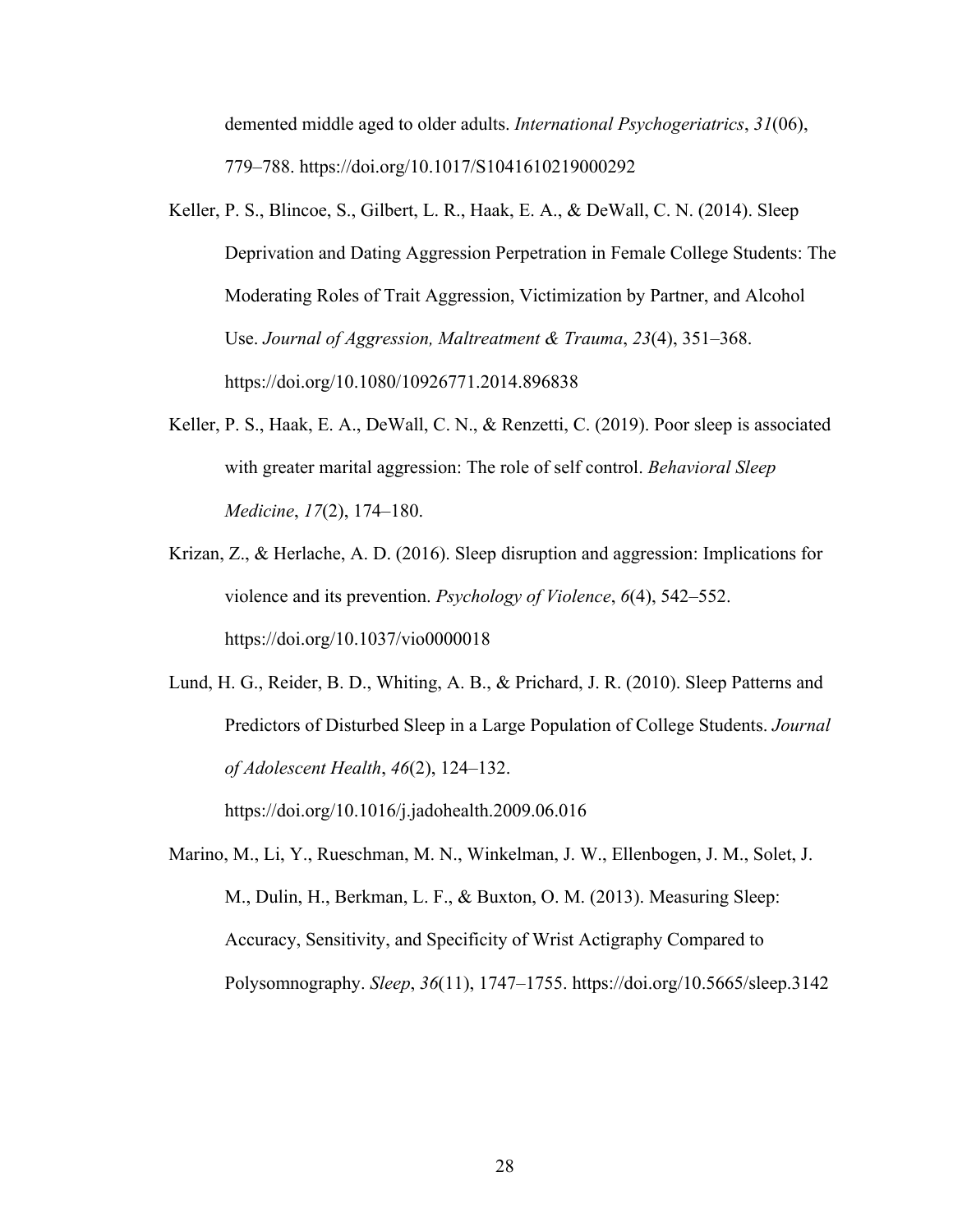- Maski, K. P., & Kothare, S. V. (2013). Sleep deprivation and neurobehavioral functioning in children. *International Journal of Psychophysiology*, *89*(2), 259– 264. https://doi.org/10.1016/j.ijpsycho.2013.06.019
- Miyake, A., & Friedman, N. P. (2012). The Nature and Organization of Individual Differences in Executive Functions: Four General Conclusions. *Current Directions in Psychological Science*, *21*(1), 8–14. https://doi.org/10.1177/0963721411429458
- Morgan, A. B., & Lilienfeld, S. O. (2000). A meta-analytic review of the relation between antisocial behavior and neuropsychological measures of executive function. *Clinical Psychology Review*, *20*(1), 113–136. https://doi.org/10.1016/S0272-7358(98)00096-8
- Mueller, S. T., & Piper, B. J. (2014). The Psychology Experiment Building Language (PEBL) and PEBL Test Battery. *Journal of Neuroscience Methods*, *222*, 250–259. https://doi.org/10.1016/j.jneumeth.2013.10.024
- Muzur, A., Pace-Schott, E. F., & Hobson, J. A. (2002). The prefrontal cortex in sleep. *Trends in Cognitive Sciences*, *6*(11), 475–481. https://doi.org/10.1016/S1364- 6613(02)01992-7
- Ogilvie, J. M., Stewart, A. L., Chan, R. C. K., & Shum, D. H. K. (2011). Neuropsychological Measures of Executive Function and Antisocial Behavior: A Meta-Analysis\*. *Criminology*, *49*(4), 1063–1107. https://doi.org/10.1111/j.1745- 9125.2011.00252.x
- Pinto, L. A., Sullivan, E. L., Rosenbaum, A., Wyngarden, N., Umhau, J. C., Miller, M. W., & Taft, C. T. (2010). Biological correlates of intimate partner violence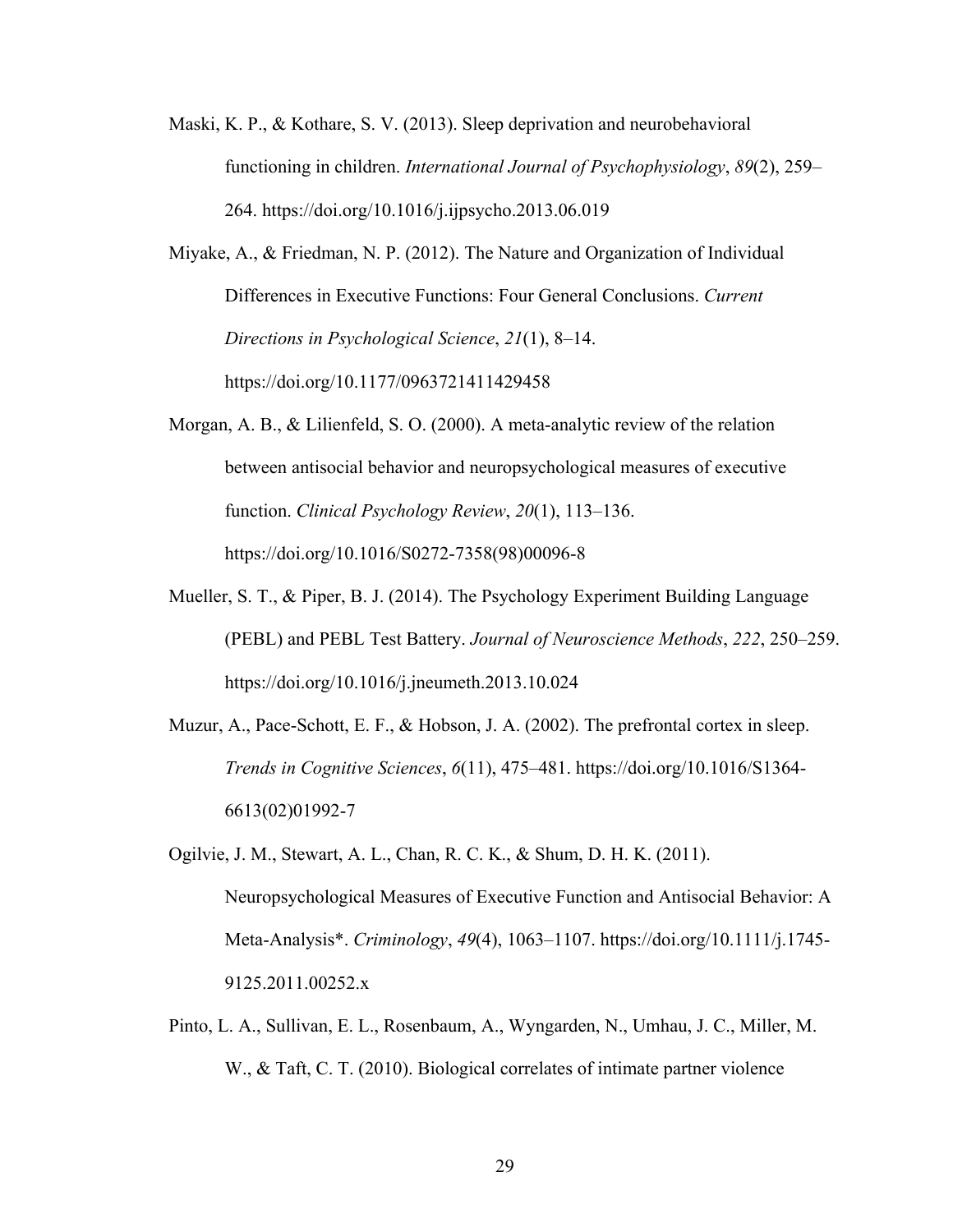perpetration. *Aggression and Violent Behavior*, *15*(5), 387–398. https://doi.org/10.1016/j.avb.2010.07.001

Randler, C., & Vollmer, C. (2013). Aggression in young adults—A matter of short sleep and social jetlag? *Psychological Reports*, *113*(3), 754–765. https://doi.org/10.2466/16.02.PR0.113x31z7

Ratcliff, R., & Van Dongen, H. P. A. (2009). Sleep deprivation affects multiple distinct cognitive processes. *Psychonomic Bulletin & Review*, *16*(4), 742–751. https://doi.org/10.3758/PBR.16.4.742

- Rauer, A. J., & El-Sheikh, M. (20120402). Reciprocal pathways between intimate partner violence and sleep in men and women. *Journal of Family Psychology*, *26*(3), 470. https://doi.org/10.1037/a0027828
- Renner, L. M., & Whitney, S. D. (2012). Risk factors for unidirectional and bidirectional intimate partner violence among young adults. *Child Abuse & Neglect*, *36*(1), 40– 52. https://doi.org/10.1016/j.chiabu.2011.07.007

Romero-Martínez, Á., Lila, M., & Moya-Albiol, L. (2019). The importance of impulsivity and attention switching deficits in perpetrators convicted for intimate partner violence. *Aggressive Behavior*, *45*(2), 129–138. https://doi.org/10.1002/ab.21802

Romero-Martínez, Á., Lila, M., Vitoria-Estruch, S., & Moya-Albiol, L. (2018). Can Attention and Working Memory Impairments of Intimate Partner Perpetrators Explain Their Risky Decision Making? *Journal of Interpersonal Violence*, 0886260518814263. https://doi.org/10.1177/0886260518814263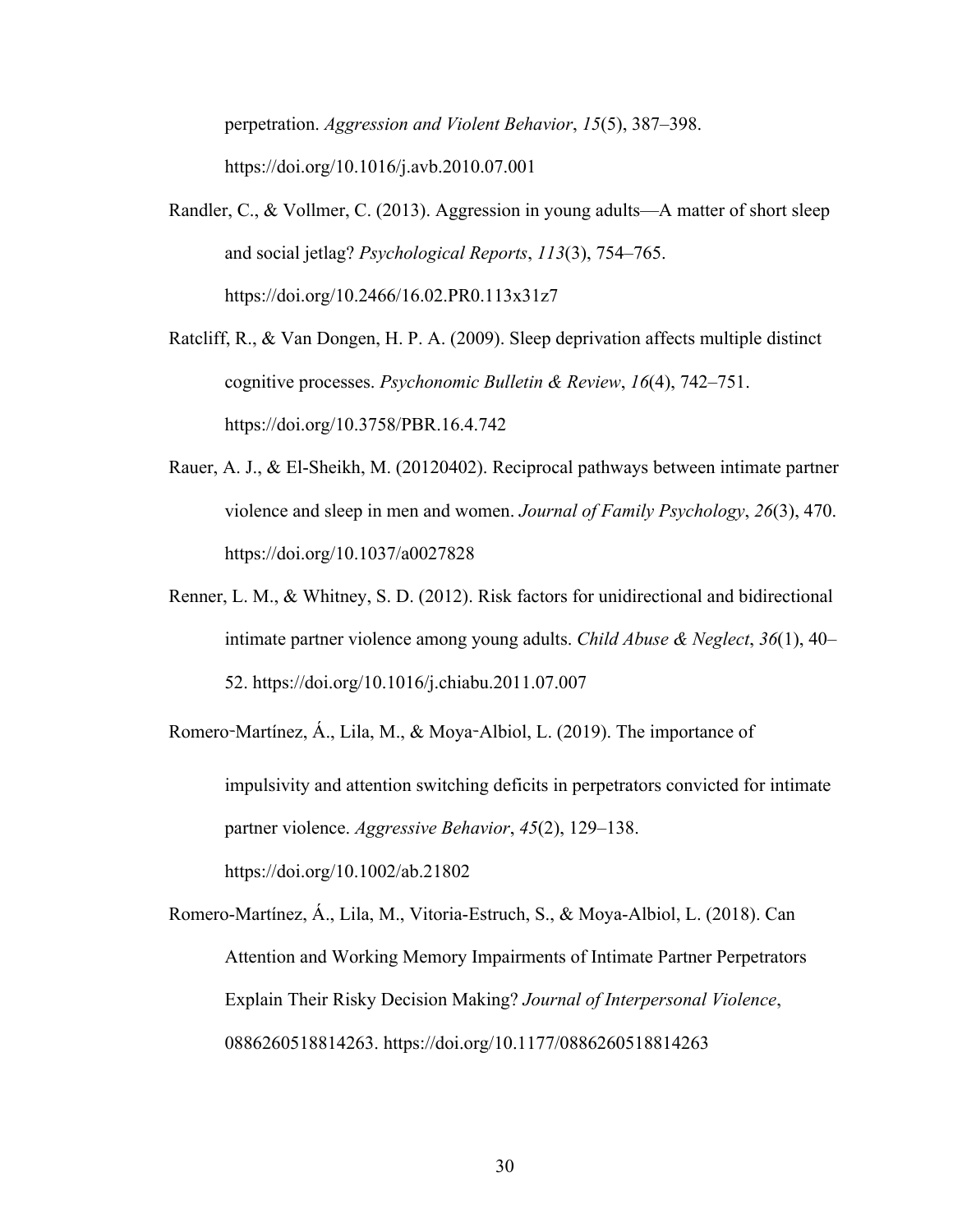- Schafer, J., & Fals-Stewart, W. (1997). Spousal violence and cognitive functioning among men recovering from multiple substance abuse. *Addictive Behaviors*, *22*(1), 127–130. https://doi.org/10.1016/S0306-4603(96)00012-3
- Simmons, S. B., Knight, K. E., & Menard, S. (2018). Long-Term Consequences of Intimate Partner Abuse on Physical Health, Emotional Well-Being, and Problem Behaviors. *Journal of Interpersonal Violence*, *33*(4), 539–570. https://doi.org/10.1177/0886260515609582
- Straus, M. A., & Douglas, E. M. (2004). A short form of the Revised Conflict Tactics Scales, and typologies for severity and mutuality. *Violence and Victims*, *19*(5), 507–520.
- Straus, M. A., Hamby, S. L., Boney-McCoy, S., & Sugarman, D. B. (1996). The Revised Conflict Tactics Scales (CTS2): Development and Preliminary Psychometric Data. *Journal of Family Issues*, *17*(3), 283–316. https://doi.org/10.1177/019251396017003001
- Vitoria-Estruch, S., Romero-Martínez, A., Lila, M., & Moya-Albiol, L. (2018). Differential cognitive profiles of intimate partner violence perpetrators based on alcohol consumption. *Alcohol*, *70*, 61–71. https://doi.org/10.1016/j.alcohol.2018.01.006
- Westby, M. D., & Ferraro, F. R. (1999). Frontal Lobe Deficits in Domestic Violence Offenders. *Genetic, Social, and General Psychology Monographs*, *125*(1), 71–72.
- Wilckens, K. A., Woo, S. G., Kirk, A. R., Erickson, K. I., & Wheeler, M. E. (2014). The role of sleep continuity and total sleep time in executive function across the adult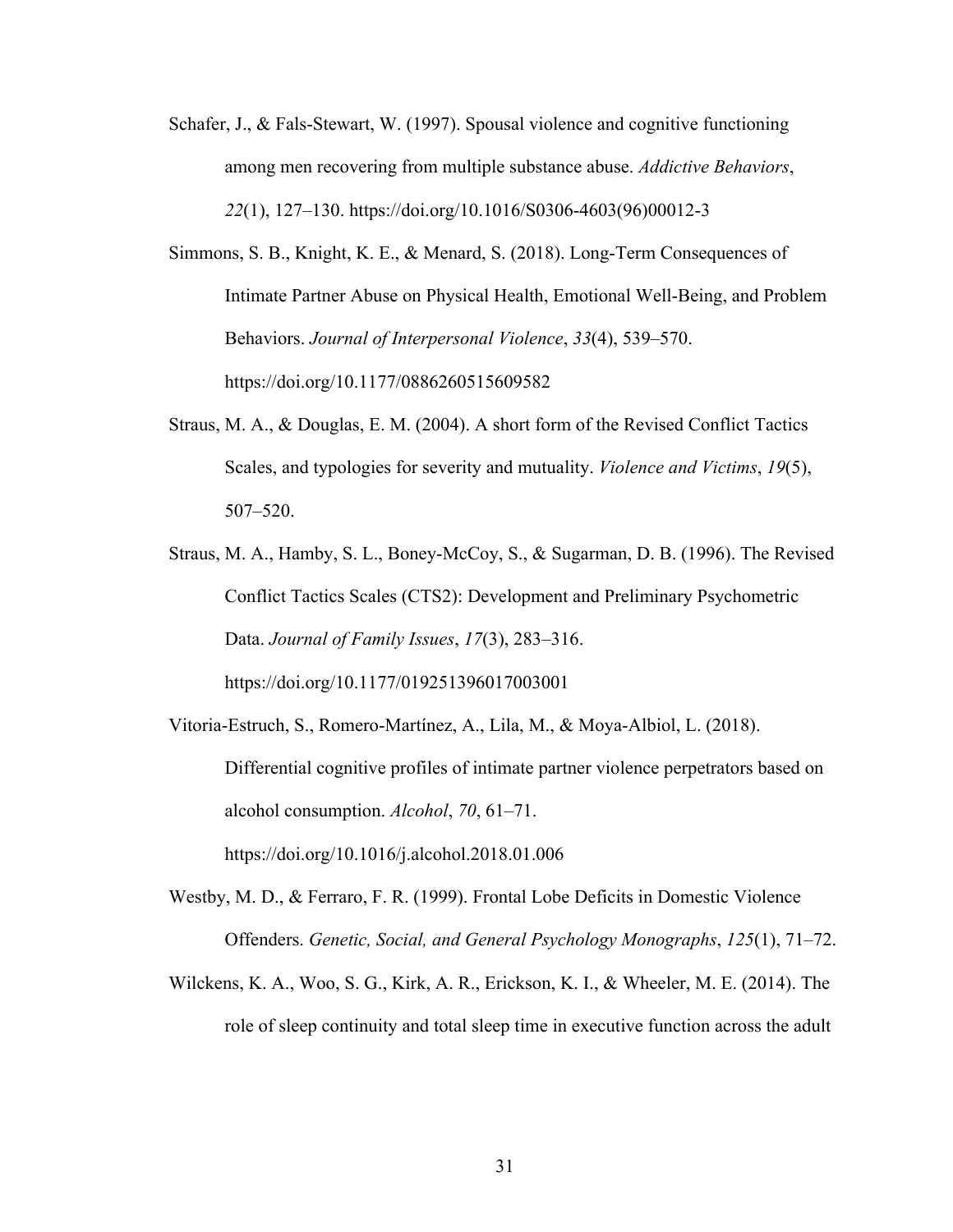lifespan. *Psychology and Aging*, *29*(3), 658–665.

https://doi.org/10.1037/a0037234

- World Health Organization, I. T. (2017). *Violence Studies*. http://apps.who.int/violenceinfo/studies
- Yim, I. S., & Kofman, Y. B. (2019). The psychobiology of stress and intimate partner violence. *Psychoneuroendocrinology*, *105*, 9–24. https://doi.org/10.1016/j.psyneuen.2018.08.017
- Zelazo, P. D. (2020). Executive function and psychopathology: a neurodevelopmental perspective. *Annual Review of Clinical Psychology*, *16*, 431-454.